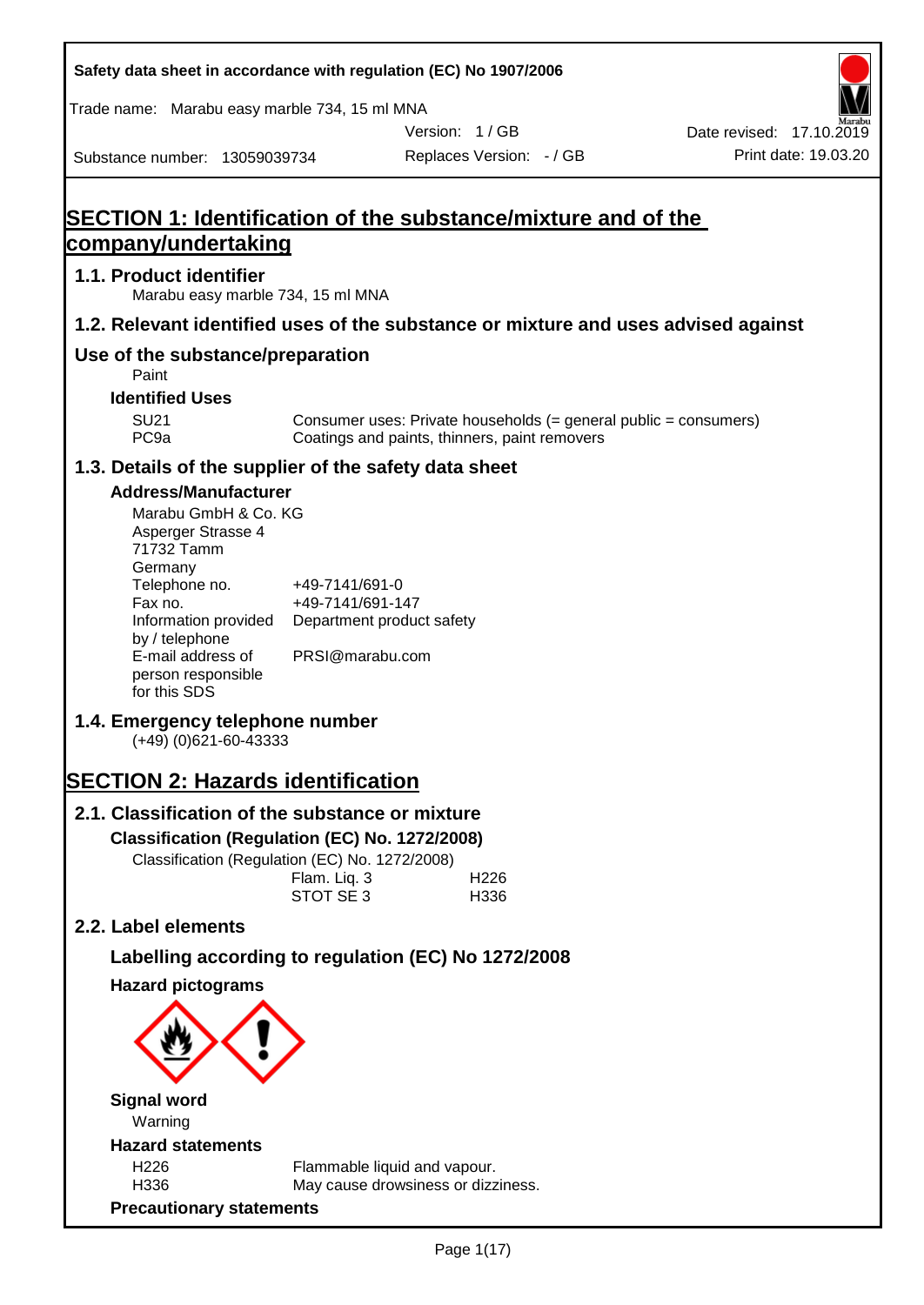| Safety data sheet in accordance with regulation (EC) No 1907/2006               |                          |                                                                                                   |                          |    |      |                                                                       |  |  |
|---------------------------------------------------------------------------------|--------------------------|---------------------------------------------------------------------------------------------------|--------------------------|----|------|-----------------------------------------------------------------------|--|--|
| Trade name: Marabu easy marble 734, 15 ml MNA                                   |                          |                                                                                                   |                          |    |      |                                                                       |  |  |
|                                                                                 |                          |                                                                                                   | Version: 1/GB            |    |      | Date revised: 17.10.2019                                              |  |  |
| Substance number: 13059039734                                                   |                          |                                                                                                   | Replaces Version: - / GB |    |      | Print date: 19.03.20                                                  |  |  |
| P <sub>101</sub>                                                                |                          |                                                                                                   |                          |    |      | If medical advice is needed, have product container or label at hand. |  |  |
| P <sub>102</sub>                                                                |                          | Keep out of reach of children.                                                                    |                          |    |      |                                                                       |  |  |
| P210                                                                            |                          | Keep away from heat, hot surfaces, sparks, open flames and other ignition<br>sources. No smoking. |                          |    |      |                                                                       |  |  |
| P271                                                                            |                          | Use only outdoors or in a well-ventilated area.                                                   |                          |    |      |                                                                       |  |  |
| P405                                                                            | Store locked up.         |                                                                                                   |                          |    |      |                                                                       |  |  |
| P501.9                                                                          |                          | Dispose of contents / container as problematic waste.                                             |                          |    |      |                                                                       |  |  |
| Hazardous component(s) to be indicated on label (Regulation (EC) No. 1272/2008) |                          |                                                                                                   |                          |    |      |                                                                       |  |  |
| contains                                                                        |                          | 2-Methoxy-1-methylethyl acetate; 1-Methoxy-2-propanol                                             |                          |    |      | Hydrocarbons, C9-C11, n-alkanes, isoalkanes, cyclics, < 2% aromatics; |  |  |
| 2.3. Other hazards                                                              |                          |                                                                                                   |                          |    |      |                                                                       |  |  |
| No special hazards have to be mentioned.                                        |                          |                                                                                                   |                          |    |      |                                                                       |  |  |
|                                                                                 |                          |                                                                                                   |                          |    |      |                                                                       |  |  |
| <b>SECTION 3: Composition/information on ingredients</b>                        |                          |                                                                                                   |                          |    |      |                                                                       |  |  |
| 3.2. Mixtures                                                                   |                          |                                                                                                   |                          |    |      |                                                                       |  |  |
| <b>Chemical characterization</b>                                                |                          |                                                                                                   |                          |    |      |                                                                       |  |  |
| Paint based on alkyd resins and on solvents                                     |                          |                                                                                                   |                          |    |      |                                                                       |  |  |
| <b>Hazardous ingredients</b>                                                    |                          |                                                                                                   |                          |    |      |                                                                       |  |  |
| 1-Methoxy-2-propanol                                                            |                          |                                                                                                   |                          |    |      |                                                                       |  |  |
| CAS No.                                                                         | 107-98-2                 |                                                                                                   |                          |    |      |                                                                       |  |  |
| EINECS no.                                                                      | 203-539-1                |                                                                                                   |                          |    |      |                                                                       |  |  |
| Registration no.<br>Concentration                                               | 01-2119457435-35<br>$>=$ | 25                                                                                                | $\lt$                    | 50 | $\%$ |                                                                       |  |  |
|                                                                                 |                          |                                                                                                   |                          |    |      |                                                                       |  |  |
| Classification (Regulation (EC) No. 1272/2008)                                  |                          |                                                                                                   |                          |    |      |                                                                       |  |  |
|                                                                                 | STOT SE 3                |                                                                                                   | H336                     |    |      |                                                                       |  |  |
|                                                                                 | Flam. Liq. 3             |                                                                                                   | H <sub>226</sub>         |    |      |                                                                       |  |  |
| 2-Methoxy-1-methylethyl acetate                                                 |                          |                                                                                                   |                          |    |      |                                                                       |  |  |
| CAS No.                                                                         | 108-65-6                 |                                                                                                   |                          |    |      |                                                                       |  |  |
| EINECS no.                                                                      | 203-603-9                |                                                                                                   |                          |    |      |                                                                       |  |  |
| Registration no.                                                                | 01-2119475791-29         |                                                                                                   |                          |    |      |                                                                       |  |  |
| Concentration                                                                   | $>=$                     | 10                                                                                                | $\prec$                  | 20 | %    |                                                                       |  |  |
| Classification (Regulation (EC) No. 1272/2008)                                  |                          |                                                                                                   |                          |    |      |                                                                       |  |  |
|                                                                                 | Flam. Liq. 3             |                                                                                                   | H <sub>226</sub>         |    |      |                                                                       |  |  |
|                                                                                 | STOT SE 3                |                                                                                                   | H336                     |    |      |                                                                       |  |  |
|                                                                                 |                          |                                                                                                   |                          |    |      |                                                                       |  |  |
| Hydrocarbons, C9-C11, n-alkanes, isoalkanes, cyclics, < 2% aromatics<br>CAS No. | 64742-48-9               |                                                                                                   |                          |    |      |                                                                       |  |  |
| EINECS no.                                                                      | 265-150-3                |                                                                                                   |                          |    |      |                                                                       |  |  |
| Registration no.                                                                |                          | 01-2119463258-33 (LIST NUMBER 919-857-5)                                                          |                          |    |      |                                                                       |  |  |
| Concentration                                                                   | $>=$                     | 10                                                                                                | $\prec$                  | 20 | %    |                                                                       |  |  |
| Classification (Regulation (EC) No. 1272/2008)                                  |                          |                                                                                                   |                          |    |      |                                                                       |  |  |
|                                                                                 | Asp. Tox. 1              |                                                                                                   | H304                     |    |      |                                                                       |  |  |
|                                                                                 | Flam. Liq. 3             |                                                                                                   | H <sub>226</sub>         |    |      |                                                                       |  |  |
|                                                                                 | STOT SE 3                |                                                                                                   | H336                     |    |      |                                                                       |  |  |
|                                                                                 |                          |                                                                                                   | <b>EUH066</b>            |    |      |                                                                       |  |  |
| 2-Butoxyethyl acetate                                                           |                          |                                                                                                   |                          |    |      |                                                                       |  |  |
| CAS No.                                                                         | 112-07-2                 |                                                                                                   |                          |    |      |                                                                       |  |  |
| EINECS no.                                                                      | 203-933-3                |                                                                                                   |                          |    |      |                                                                       |  |  |
|                                                                                 |                          |                                                                                                   |                          |    |      |                                                                       |  |  |

ī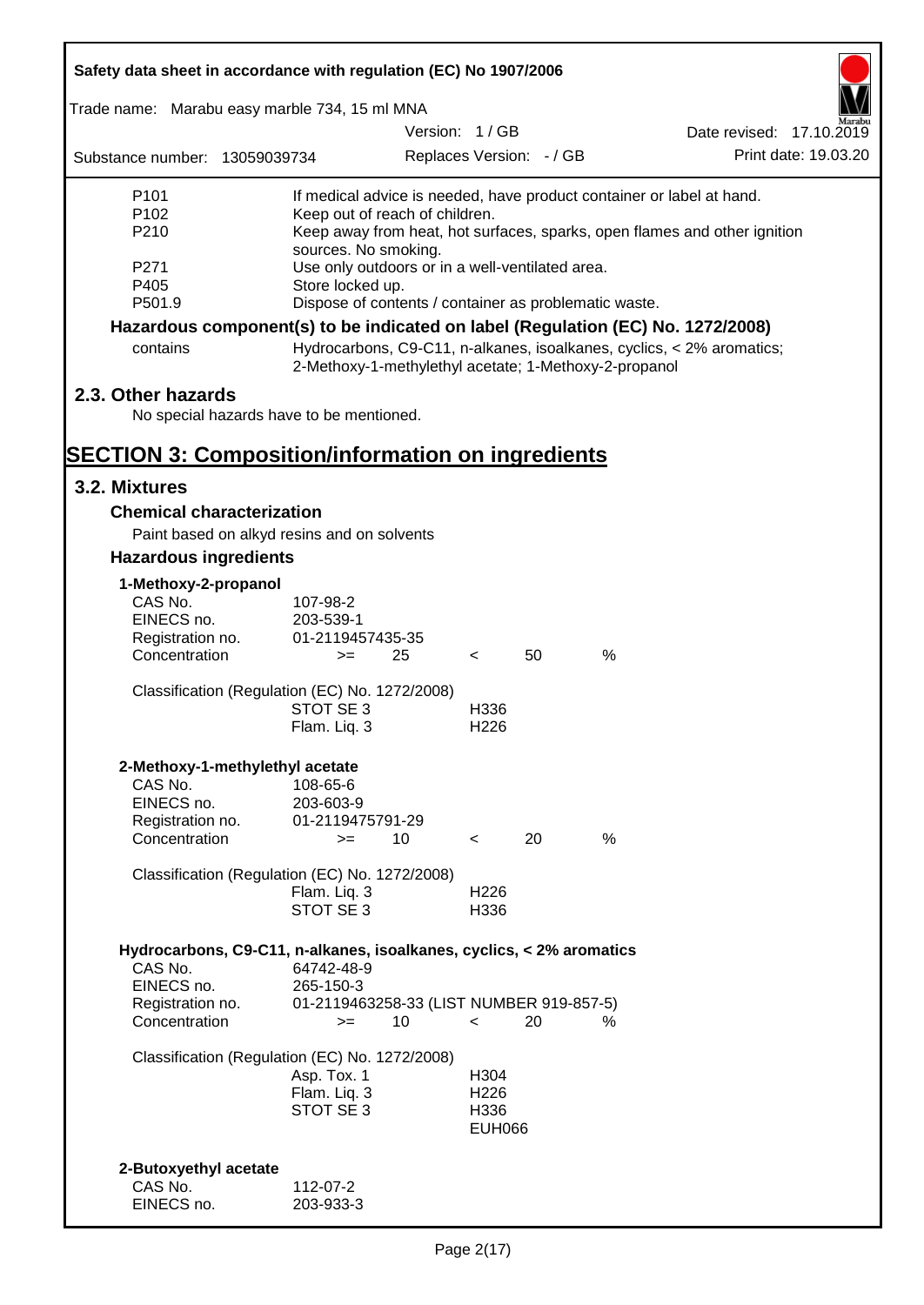# **Safety data sheet in accordance with regulation (EC) No 1907/2006** Substance number: 13059039734 Version: 1 / GB Replaces Version:  $-$  / GB Print date: 19.03.20 Date revised: 17.10.2019 Trade name: Marabu easy marble 734, 15 ml MNA Registration no. 01-2119475112-47  $\text{Concentration}$   $\geq$  1 < 10 % Classification (Regulation (EC) No. 1272/2008) Acute Tox. 4 H332 Acute Tox. 4 H312 Acute Tox. 4 H302 **2-Methoxypropanol** CAS No. 1589-47-5 EINECS no. 216-455-5  $\text{Concentration}$   $\rightarrow$  0.1 < 0.3 % Classification (Regulation (EC) No. 1272/2008) Skin Irrit. 2 H315 STOT SE 3 H335 Repr. 1B H360D Flam. Liq. 3 H226 Eye Dam. 1 H318

# **SECTION 4: First aid measures**

## **4.1. Description of first aid measures**

#### **General information**

In all cases of doubt, or when symptoms persist, seek medical attention. Never give anything by mouth to an unconscious person. If unconscious place in recovery position and seek medical advice.

#### **After inhalation**

Remove to fresh air, keep patient warm and at rest. If breathing is irregular or stopped, administer artificial respiration.

#### **After skin contact**

Remove contaminated clothing. Wash skin thoroughly with soap and water or use recognised skin cleanser. Do NOT use solvents or thinners.

#### **After eye contact**

Remove contact lenses, irrigate copiously with clean, fresh water, holding the eyelids apart for at least 10 minutes and seek immediate medical advice.

#### **After ingestion**

If accidentally swallowed rinse the mouth with plenty of water (only if the person is conscious) and obtain immediate medical attention. Keep at rest. Do NOT induce vomiting.

# **4.2. Most important symptoms and effects, both acute and delayed**

Until now no symptoms known so far.

# **4.3. Indication of any immediate medical attention and special treatment needed**

#### **Hints for the physician / treatment**

Treat symptomatically

# **SECTION 5: Firefighting measures**

## **5.1. Extinguishing media**

## **Suitable extinguishing media**

Recommended: alcohol resistant foam, CO2, powders, water spray/mist, Not be used for safety reasons: water jet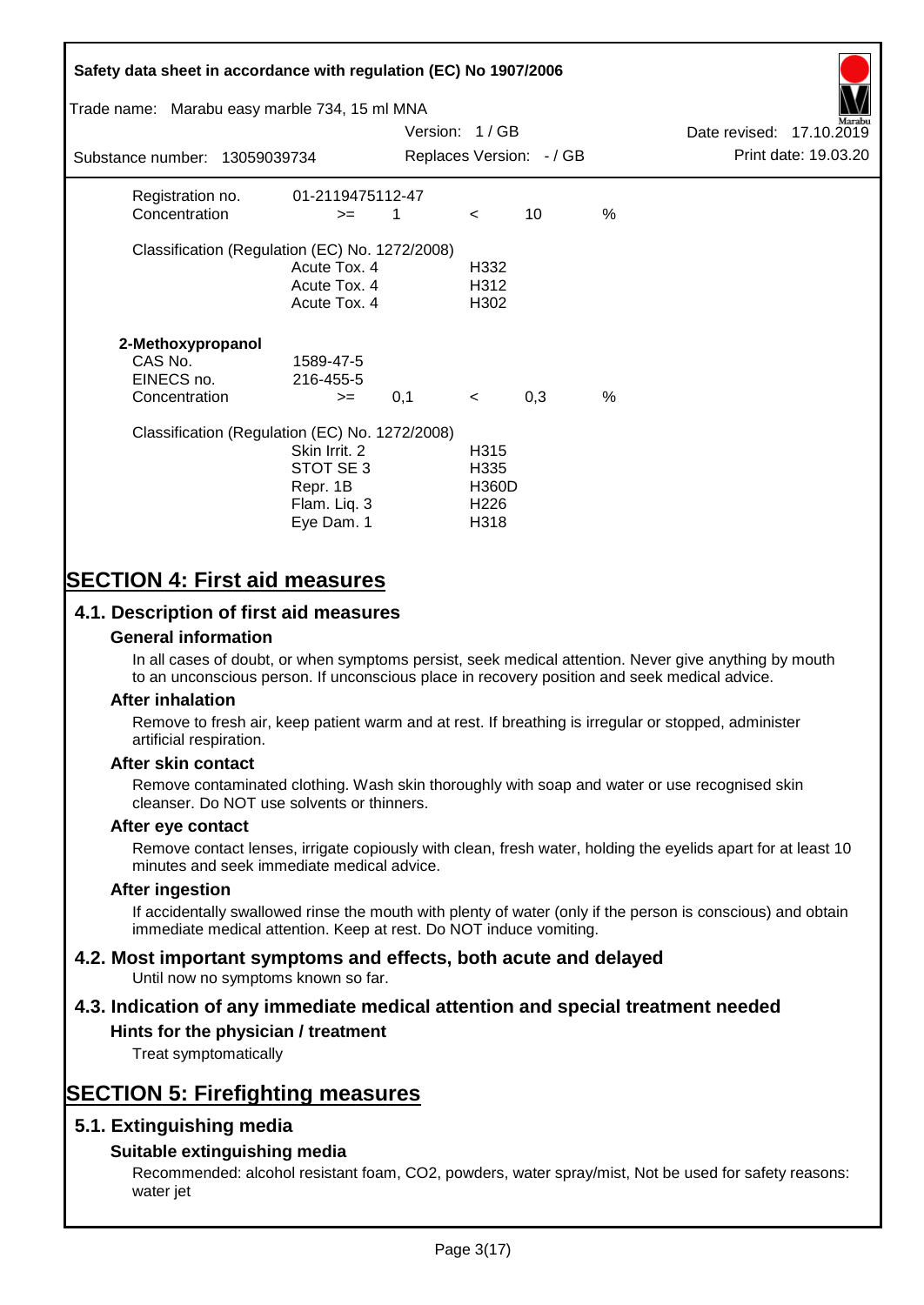**Safety data sheet in accordance with regulation (EC) No 1907/2006**

Trade name: Marabu easy marble 734, 15 ml MNA

Version: 1 / GB

Replaces Version: - / GB Print date: 19.03.20 Date revised: 17.10.2

Substance number: 13059039734

## **5.2. Special hazards arising from the substance or mixture**

In the event of fire the following can be released: Carbon dioxide (CO2); Carbon monoxide (CO); dense black smoke; Nitrogen oxides (NOx)

## **5.3. Advice for firefighters**

### **Special protective equipment for fire-fighting**

Cool closed containers exposed to fire with water. Do not allow run-off from fire fighting to enter drains or water courses.

# **SECTION 6: Accidental release measures**

#### **6.1. Personal precautions, protective equipment and emergency procedures**

Exclude sources of ignition and ventilate the area. Avoid breathing vapours. Refer to protective measures listed in Sections 7 and 8.

#### **6.2. Environmental precautions**

Do not allow to enter drains or waterways. If the product contaminates lakes, rivers or sewage, inform appropriate authorities in accordance with local regulations.

#### **6.3. Methods and material for containment and cleaning up**

Contain and collect spillage with non-combustible absorbent materials, e.g. sand, earth, vermiculite, diatomaceous earth and place in container for disposal according to local regulations (see section 13). Clean preferably with a detergent - avoid use of solvents.

#### **6.4. Reference to other sections**

Information regarding Safe handling, see Section 7. Information regarding personal protective measures, see Section 8. Information regarding waste disposal, see Section 13.

# **SECTION 7: Handling and storage**

## **7.1. Precautions for safe handling**

## **Advice on safe handling**

Prevent the creation of flammable or explosive concentrations of vapour in air and avoid vapour concentration higher than the occupational exposure limits. In addition, the product should only be used in areas from which all naked lights and other sources of ignition have been excluded. Electrical equipment should be protected to the appropriate standard. Mixture may charge electrostatically: always use earthing leads when transferring from one container to another. Operators should wear anti-static footwear and clothing and floors should be of the conducting type. Isolate from sources of heat, sparks and open flame. No sparking tools should be used. Avoid skin and eye contact. Avoid the inhalation of particulates and spray mist arising from the application of this mixture. Smoking, eating and drinking shall be prohibited in application area. For personal protection see Section 8. Never use pressure to empty: container is not a pressure vessel. Always keep in containers of same material as the original one. Comply with the health and safety at work laws. Do not allow to enter drains or water courses.

#### **Advice on protection against fire and explosion**

Vapours are heavier than air and may spread along floors. Vapours may form explosive mixtures with air.

#### **Classification of fires / temperature class / Ignition group / Dust explosion class**

Classification of fires B (Combustible liquid substances) Temperature class T4

## **7.2. Conditions for safe storage, including any incompatibilities Requirements for storage rooms and vessels**

Electrical installations/working materials must comply with the local applied technological safety standards. Storage rooms in which filling operations take place must have a conducting floor. Store in accordance with national regulation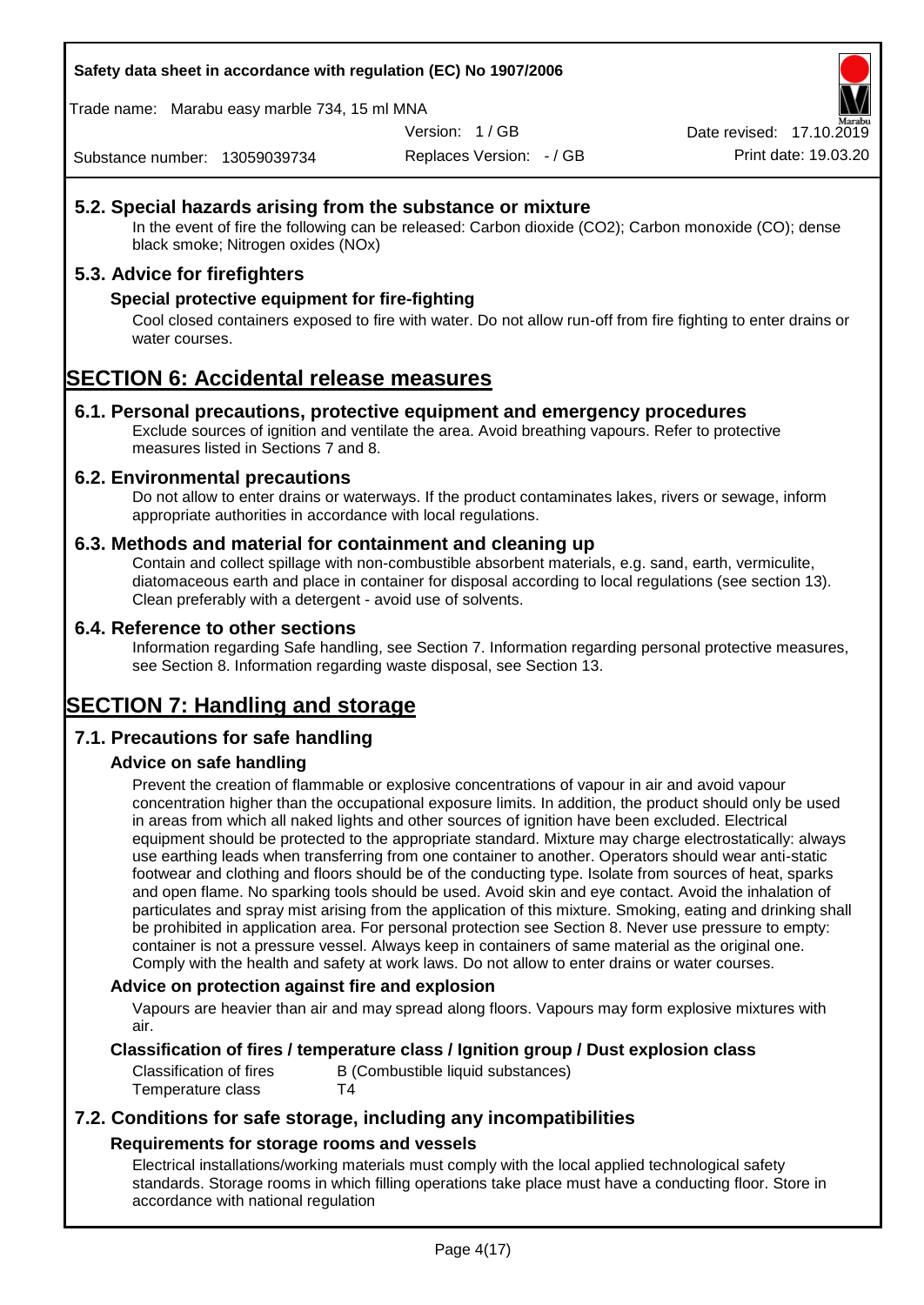| Safety data sheet in accordance with regulation (EC) No 1907/2006                                                                                                                                                                                  |                                 |     |                          |
|----------------------------------------------------------------------------------------------------------------------------------------------------------------------------------------------------------------------------------------------------|---------------------------------|-----|--------------------------|
| Trade name: Marabu easy marble 734, 15 ml MNA                                                                                                                                                                                                      |                                 |     |                          |
|                                                                                                                                                                                                                                                    | Version: 1/GB                   |     | Date revised: 17.10.2019 |
| Substance number: 13059039734                                                                                                                                                                                                                      | Replaces Version: - / GB        |     | Print date: 19.03.20     |
| Hints on storage assembly                                                                                                                                                                                                                          |                                 |     |                          |
| Store away from oxidising agents, from strongly alkaline and strongly acid materials.                                                                                                                                                              |                                 |     |                          |
| Further information on storage conditions                                                                                                                                                                                                          |                                 |     |                          |
| Observe label precautions. Store between 15 and 30 °C in a dry, well ventilated place away from                                                                                                                                                    |                                 |     |                          |
| sources of heat and direct sunlight. Keep container tightly closed. Keep away from sources of ignition.<br>No smoking. Prevent unauthorised access. Containers which are opened must be carefully resealed and<br>kept upright to prevent leakage. |                                 |     |                          |
| 7.3. Specific end use(s)<br>Paint                                                                                                                                                                                                                  |                                 |     |                          |
|                                                                                                                                                                                                                                                    |                                 |     |                          |
| <b>SECTION 8: Exposure controls/personal protection</b>                                                                                                                                                                                            |                                 |     |                          |
| 8.1. Control parameters<br><b>Exposure limit values</b>                                                                                                                                                                                            |                                 |     |                          |
|                                                                                                                                                                                                                                                    |                                 |     |                          |
| 2-Methoxy-1-methylethyl acetate<br>List                                                                                                                                                                                                            | EH40                            |     |                          |
| <b>Type</b>                                                                                                                                                                                                                                        | WEL                             |     |                          |
| Value                                                                                                                                                                                                                                              | 274<br>mg/m <sup>3</sup>        | 50  | ppm(V)                   |
| Short term exposure limit                                                                                                                                                                                                                          | 548<br>mg/m <sup>3</sup>        | 100 | ppm(V)                   |
| Skin resorption / sensibilisation: Sk;                                                                                                                                                                                                             | <b>Status: 2011</b>             |     |                          |
| 1-Methoxy-2-propanol                                                                                                                                                                                                                               |                                 |     |                          |
| List                                                                                                                                                                                                                                               | <b>EH40</b>                     |     |                          |
| <b>Type</b><br>Value                                                                                                                                                                                                                               | WEL<br>375<br>mg/m <sup>3</sup> | 100 | ppm(V)                   |
| Short term exposure limit                                                                                                                                                                                                                          | 560<br>mg/m <sup>3</sup>        | 150 | ppm(V)                   |
| Skin resorption / sensibilisation: Sk;                                                                                                                                                                                                             | <b>Status: 2011</b>             |     |                          |
| 2-Butoxyethyl acetate                                                                                                                                                                                                                              |                                 |     |                          |
| List                                                                                                                                                                                                                                               | EH40                            |     |                          |
| Type                                                                                                                                                                                                                                               | WEL                             |     |                          |
| Value                                                                                                                                                                                                                                              | 133                             | 20  | ppm(V)                   |
| Short term exposure limit<br>Skin resorption / sensibilisation: Sk;                                                                                                                                                                                | 332<br><b>Status: 2011</b>      | 50  | ppm(V)                   |
|                                                                                                                                                                                                                                                    |                                 |     |                          |
| <b>Derived No/Minimal Effect Levels (DNEL/DMEL)</b>                                                                                                                                                                                                |                                 |     |                          |
| Hydrocarbons, C9-C11, n-alkanes, isoalkanes, cyclics, < 2% aromatics<br>Type of value                                                                                                                                                              | Derived No Effect Level (DNEL)  |     |                          |
| Reference group                                                                                                                                                                                                                                    | Worker                          |     |                          |
| Duration of exposure                                                                                                                                                                                                                               | Long term                       |     |                          |
| Route of exposure                                                                                                                                                                                                                                  | dermal                          |     |                          |
| Mode of action                                                                                                                                                                                                                                     | Systemic effects                |     |                          |
| Concentration                                                                                                                                                                                                                                      | 300                             |     | mg/kg                    |
| Type of value                                                                                                                                                                                                                                      | Derived No Effect Level (DNEL)  |     |                          |
| Reference group                                                                                                                                                                                                                                    | Consumer                        |     |                          |
| Duration of exposure                                                                                                                                                                                                                               | Long term                       |     |                          |
| Route of exposure                                                                                                                                                                                                                                  | oral                            |     |                          |
| Mode of action<br>Concentration                                                                                                                                                                                                                    | Systemic effects<br>300         |     | mg/kg                    |
|                                                                                                                                                                                                                                                    |                                 |     |                          |
| Type of value                                                                                                                                                                                                                                      | Derived No Effect Level (DNEL)  |     |                          |
| Reference group                                                                                                                                                                                                                                    | Consumer                        |     |                          |
| Duration of exposure                                                                                                                                                                                                                               | Long term                       |     |                          |
| Route of exposure                                                                                                                                                                                                                                  | dermal                          |     |                          |
| Mode of action                                                                                                                                                                                                                                     | Systemic effects                |     |                          |
| Concentration                                                                                                                                                                                                                                      | 300                             |     | mg/kg                    |

Г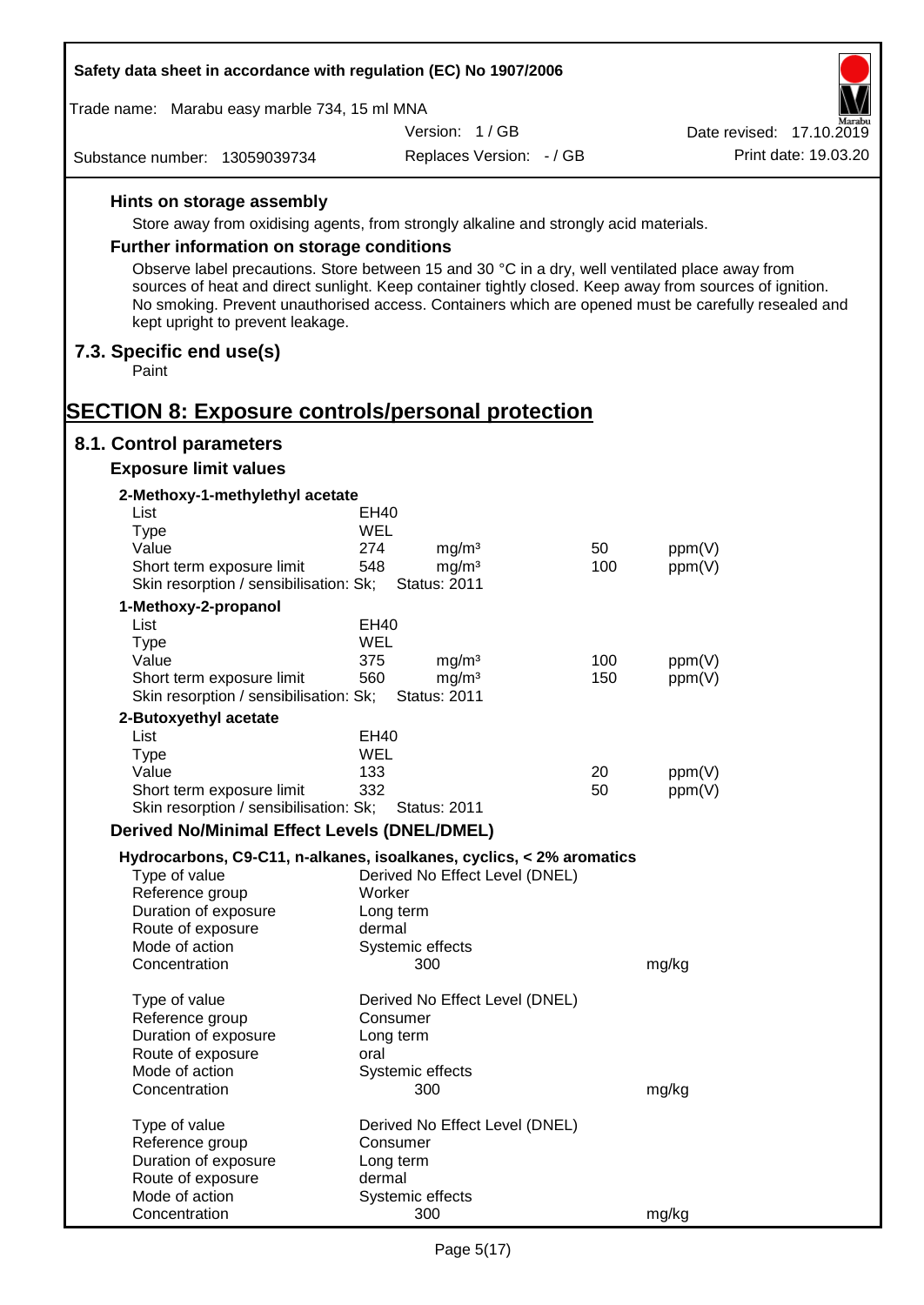| Safety data sheet in accordance with regulation (EC) No 1907/2006<br>Trade name: Marabu easy marble 734, 15 ml MNA |                                |                          |  |  |  |  |
|--------------------------------------------------------------------------------------------------------------------|--------------------------------|--------------------------|--|--|--|--|
|                                                                                                                    | Version: 1/GB                  | Date revised: 17.10.2019 |  |  |  |  |
| Substance number: 13059039734                                                                                      | Replaces Version: - / GB       | Print date: 19.03.20     |  |  |  |  |
|                                                                                                                    |                                |                          |  |  |  |  |
| Type of value                                                                                                      | Derived No Effect Level (DNEL) |                          |  |  |  |  |
| Reference group                                                                                                    | Consumer                       |                          |  |  |  |  |
| Duration of exposure                                                                                               | Long term                      |                          |  |  |  |  |
| Route of exposure                                                                                                  | inhalative                     |                          |  |  |  |  |
| Mode of action                                                                                                     | Systemic effects               |                          |  |  |  |  |
| Concentration                                                                                                      | 900                            | mg/m <sup>3</sup>        |  |  |  |  |
| Type of value                                                                                                      | Derived No Effect Level (DNEL) |                          |  |  |  |  |
| Reference group                                                                                                    | Worker                         |                          |  |  |  |  |
| Duration of exposure                                                                                               | Long term                      |                          |  |  |  |  |
| Route of exposure                                                                                                  | inhalative                     |                          |  |  |  |  |
| Mode of action                                                                                                     | Systemic effects               |                          |  |  |  |  |
| Concentration                                                                                                      | 1500                           | mg/m <sup>3</sup>        |  |  |  |  |
| 2-Methoxy-1-methylethyl acetate                                                                                    |                                |                          |  |  |  |  |
| Type of value                                                                                                      | Derived No Effect Level (DNEL) |                          |  |  |  |  |
| Reference group                                                                                                    | Worker                         |                          |  |  |  |  |
| Duration of exposure                                                                                               | Long term                      |                          |  |  |  |  |
| Route of exposure                                                                                                  | dermal                         |                          |  |  |  |  |
| Mode of action                                                                                                     | Systemic effects               |                          |  |  |  |  |
| Concentration                                                                                                      | 796                            | mg/kg/d                  |  |  |  |  |
| Type of value                                                                                                      | Derived No Effect Level (DNEL) |                          |  |  |  |  |
| Reference group                                                                                                    | Worker                         |                          |  |  |  |  |
| Duration of exposure                                                                                               | Long term                      |                          |  |  |  |  |
| Route of exposure                                                                                                  | inhalative                     |                          |  |  |  |  |
| Mode of action                                                                                                     | Systemic effects               |                          |  |  |  |  |
| Concentration                                                                                                      | 275                            | mg/m <sup>3</sup>        |  |  |  |  |
| Type of value                                                                                                      | Derived No Effect Level (DNEL) |                          |  |  |  |  |
| Reference group                                                                                                    | Consumer                       |                          |  |  |  |  |
| Duration of exposure                                                                                               | Long term                      |                          |  |  |  |  |
| Route of exposure                                                                                                  | dermal                         |                          |  |  |  |  |
| Mode of action                                                                                                     | Systemic effects               |                          |  |  |  |  |
| Concentration                                                                                                      | 320                            | mg/kg/d                  |  |  |  |  |
|                                                                                                                    |                                |                          |  |  |  |  |
| Type of value                                                                                                      | Derived No Effect Level (DNEL) |                          |  |  |  |  |
| Reference group                                                                                                    | Consumer                       |                          |  |  |  |  |
| Duration of exposure                                                                                               | Long term                      |                          |  |  |  |  |
| Route of exposure                                                                                                  | inhalative                     |                          |  |  |  |  |
| Mode of action                                                                                                     | Systemic effects               |                          |  |  |  |  |
| Concentration                                                                                                      | 33                             | mg/m <sup>3</sup>        |  |  |  |  |
| Type of value                                                                                                      | Derived No Effect Level (DNEL) |                          |  |  |  |  |
| Reference group                                                                                                    | Consumer                       |                          |  |  |  |  |
| Duration of exposure                                                                                               | Long term                      |                          |  |  |  |  |
| Route of exposure                                                                                                  | inhalative                     |                          |  |  |  |  |
| Mode of action                                                                                                     | Local effects                  |                          |  |  |  |  |
| Concentration                                                                                                      | 33                             | mg/m <sup>3</sup>        |  |  |  |  |
| Type of value                                                                                                      | Derived No Effect Level (DNEL) |                          |  |  |  |  |
| Reference group                                                                                                    | Consumer                       |                          |  |  |  |  |
| Duration of exposure                                                                                               | Long term                      |                          |  |  |  |  |
| Route of exposure                                                                                                  | oral                           |                          |  |  |  |  |
| Mode of action                                                                                                     | Systemic effects               |                          |  |  |  |  |
| Concentration                                                                                                      | 36                             | mg/kg/d                  |  |  |  |  |
|                                                                                                                    |                                |                          |  |  |  |  |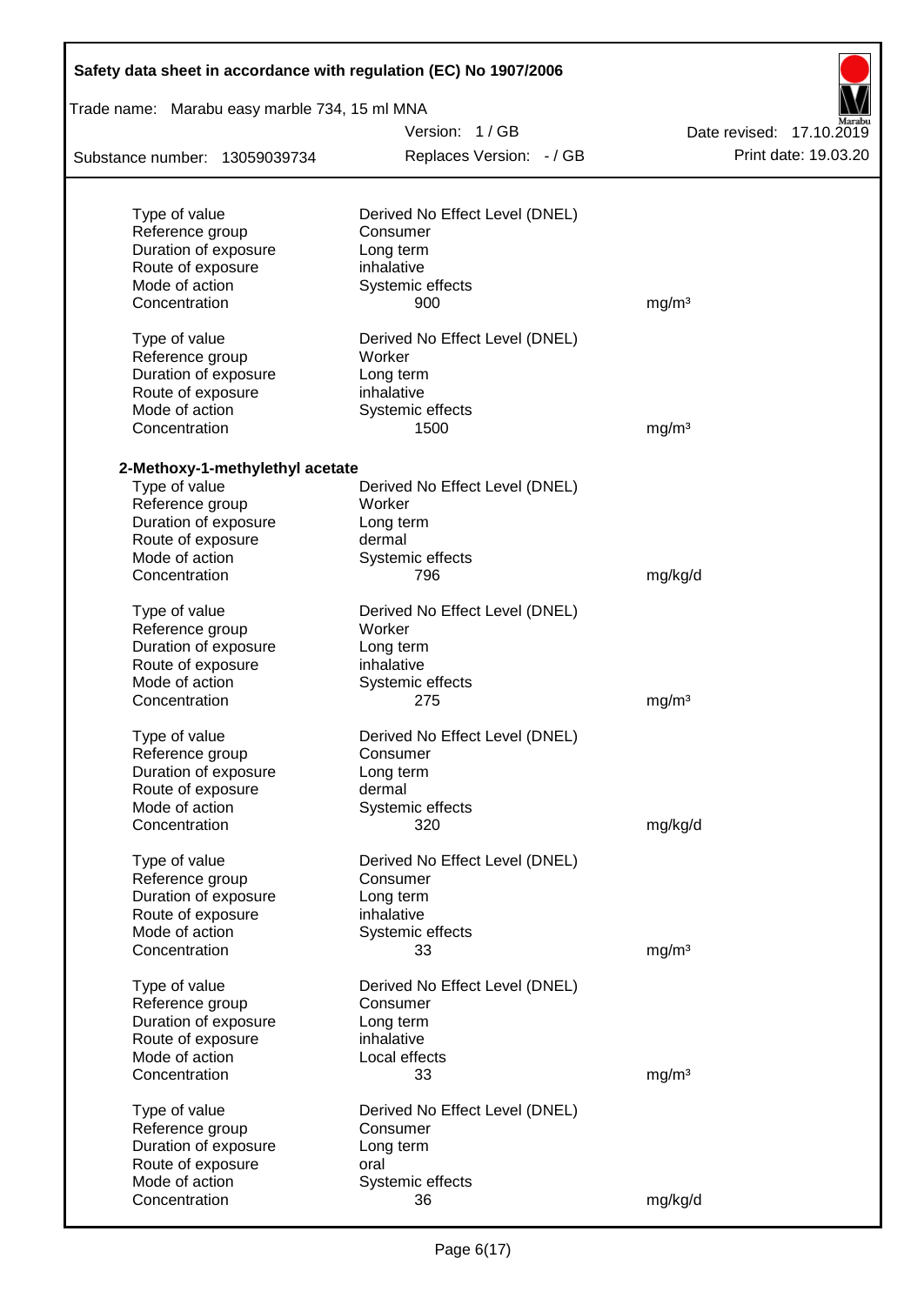| Safety data sheet in accordance with regulation (EC) No 1907/2006 |                                                             |                          |
|-------------------------------------------------------------------|-------------------------------------------------------------|--------------------------|
| Trade name: Marabu easy marble 734, 15 ml MNA                     |                                                             |                          |
|                                                                   | Version: 1/GB                                               | Date revised: 17.10.2019 |
| Substance number: 13059039734                                     | Replaces Version: - / GB                                    | Print date: 19.03.20     |
|                                                                   |                                                             |                          |
| Type of value<br>Reference group                                  | Derived No Effect Level (DNEL)<br>Worker                    |                          |
| Duration of exposure                                              | Lifetime                                                    |                          |
| Route of exposure                                                 | inhalative                                                  |                          |
| Mode of action                                                    | Local effects                                               |                          |
| Concentration                                                     | 550                                                         | mg/m <sup>3</sup>        |
| 1-Methoxy-2-propanol                                              |                                                             |                          |
| Type of value                                                     | Derived No Effect Level (DNEL)                              |                          |
| Reference group                                                   | Worker                                                      |                          |
| Duration of exposure                                              | Acute                                                       |                          |
| Route of exposure                                                 | inhalative                                                  |                          |
| Mode of action                                                    | Local effects                                               |                          |
| Concentration                                                     | 553,5                                                       | mg/m <sup>3</sup>        |
| Type of value                                                     | Derived No Effect Level (DNEL)                              |                          |
| Reference group                                                   | Worker                                                      |                          |
| Duration of exposure                                              | Long term                                                   |                          |
| Route of exposure                                                 | dermal                                                      |                          |
| Mode of action                                                    | Systemic effects                                            |                          |
| Concentration                                                     | 50,6                                                        | mg/person/<br>d          |
|                                                                   |                                                             |                          |
| Type of value                                                     | Derived No Effect Level (DNEL)<br>Worker                    |                          |
| Reference group<br>Duration of exposure                           |                                                             |                          |
| Route of exposure                                                 | Long term<br>inhalative                                     |                          |
| Mode of action                                                    | Systemic effects                                            |                          |
| Concentration                                                     | 369                                                         | mg/m <sup>3</sup>        |
|                                                                   |                                                             |                          |
| Type of value<br>Reference group                                  | Derived No Effect Level (DNEL)<br><b>General Population</b> |                          |
| Duration of exposure                                              | Long term                                                   |                          |
| Route of exposure                                                 | dermal                                                      |                          |
| Mode of action                                                    | Systemic effects                                            |                          |
| Concentration                                                     | 18,1                                                        | mg/kg                    |
| Type of value                                                     | Derived No Effect Level (DNEL)                              |                          |
| Reference group                                                   | <b>General Population</b>                                   |                          |
| Duration of exposure                                              | Long term                                                   |                          |
| Route of exposure                                                 | inhalative                                                  |                          |
| Mode of action                                                    | Systemic effects                                            |                          |
| Concentration                                                     | 43,9                                                        | mg/m <sup>3</sup>        |
| Type of value                                                     | Derived No Effect Level (DNEL)                              |                          |
| Reference group                                                   | <b>General Population</b>                                   |                          |
| Duration of exposure                                              | Long term                                                   |                          |
| Route of exposure                                                 | oral                                                        |                          |
| Mode of action                                                    | Systemic effects                                            |                          |
| Concentration                                                     | 3,3                                                         | mg/kg/d                  |
| 2-Butoxyethyl acetate                                             |                                                             |                          |
| Reference substance                                               | 2-Butoxyethyl acetate                                       |                          |
| Type of value                                                     | Derived No Effect Level (DNEL)                              |                          |
| Reference group                                                   | Worker                                                      |                          |
| Duration of exposure                                              | Long term                                                   |                          |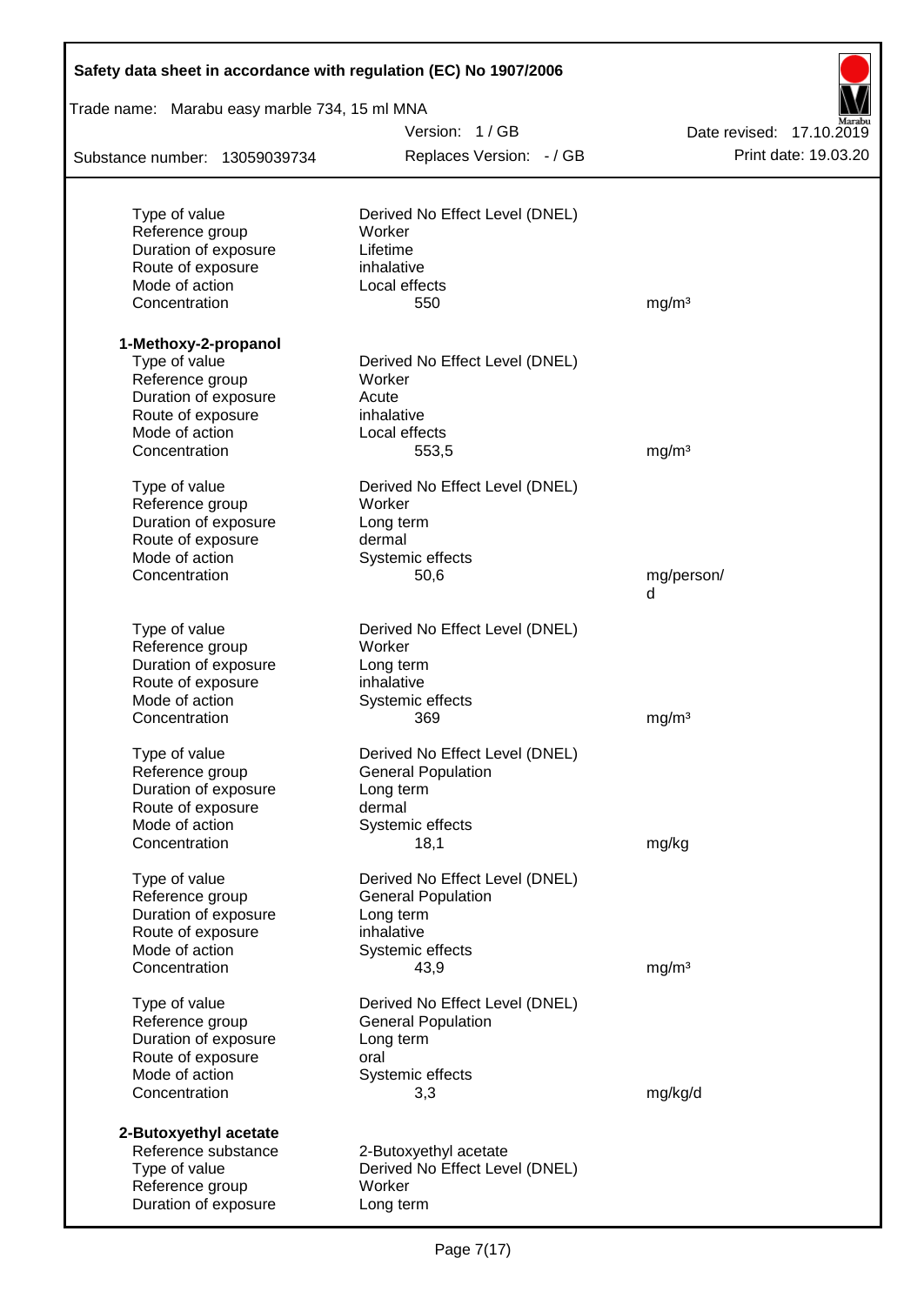| Safety data sheet in accordance with regulation (EC) No 1907/2006 |                                                         |                          |
|-------------------------------------------------------------------|---------------------------------------------------------|--------------------------|
| Trade name: Marabu easy marble 734, 15 ml MNA                     |                                                         |                          |
|                                                                   | Version: 1/GB                                           | Date revised: 17.10.2019 |
| Substance number: 13059039734                                     | Replaces Version: - / GB                                | Print date: 19.03.20     |
| Route of exposure                                                 | inhalative                                              |                          |
| Mode of action                                                    | Systemic effects                                        |                          |
| Concentration                                                     | 133                                                     | mg/m <sup>3</sup>        |
|                                                                   | 2-Butoxyethyl acetate                                   |                          |
| Type of value                                                     | Derived No Effect Level (DNEL)                          |                          |
| Reference group                                                   | Worker                                                  |                          |
| Duration of exposure<br>Route of exposure                         | Short term<br>inhalative                                |                          |
| Mode of action                                                    | Local effects                                           |                          |
| Concentration                                                     | 333                                                     | mg/m <sup>3</sup>        |
|                                                                   | 2-Butoxyethyl acetate                                   |                          |
| Type of value                                                     | Derived No Effect Level (DNEL)                          |                          |
| Reference group                                                   | Worker                                                  |                          |
| Duration of exposure                                              | Long term                                               |                          |
| Route of exposure                                                 | dermal                                                  |                          |
| Mode of action<br>Concentration                                   | Systemic effects<br>169                                 | mg/kg/d                  |
|                                                                   |                                                         |                          |
|                                                                   | 2-Butoxyethyl acetate                                   |                          |
| Type of value                                                     | Derived No Effect Level (DNEL)                          |                          |
| Reference group                                                   | Worker                                                  |                          |
| Duration of exposure<br>Route of exposure                         | Short term<br>dermal                                    |                          |
| Mode of action                                                    | Systemic effects                                        |                          |
| Concentration                                                     | 120                                                     | mg/kg/d                  |
|                                                                   | 2-Butoxyethyl acetate                                   |                          |
| Type of value                                                     | Derived No Effect Level (DNEL)                          |                          |
| Reference group                                                   | <b>General Population</b>                               |                          |
| Duration of exposure                                              | Long term                                               |                          |
| Route of exposure<br>Mode of action                               | inhalative<br>Systemic effects                          |                          |
| Concentration                                                     | 80                                                      | mg/m <sup>3</sup>        |
|                                                                   |                                                         |                          |
| Type of value                                                     | 2-Butoxyethyl acetate<br>Derived No Effect Level (DNEL) |                          |
| Reference group                                                   | <b>General Population</b>                               |                          |
| Duration of exposure                                              | Short term                                              |                          |
| Route of exposure                                                 | inhalative                                              |                          |
| Mode of action                                                    | Local effects                                           |                          |
| Concentration                                                     | 200                                                     | mg/m <sup>3</sup>        |
|                                                                   | 2-Butoxyethyl acetate                                   |                          |
| Type of value                                                     | Derived No Effect Level (DNEL)                          |                          |
| Reference group<br>Duration of exposure                           | <b>General Population</b><br>Long term                  |                          |
| Route of exposure                                                 | dermal                                                  |                          |
| Mode of action                                                    | Systemic effects                                        |                          |
| Concentration                                                     | 102                                                     | mg/kg/d                  |
|                                                                   | 2-Butoxyethyl acetate                                   |                          |
| Type of value                                                     | Derived No Effect Level (DNEL)                          |                          |
| Reference group                                                   | <b>General Population</b>                               |                          |
| Duration of exposure                                              | Short term<br>dermal                                    |                          |
| Route of exposure<br>Mode of action                               | Systemic effects                                        |                          |
|                                                                   |                                                         |                          |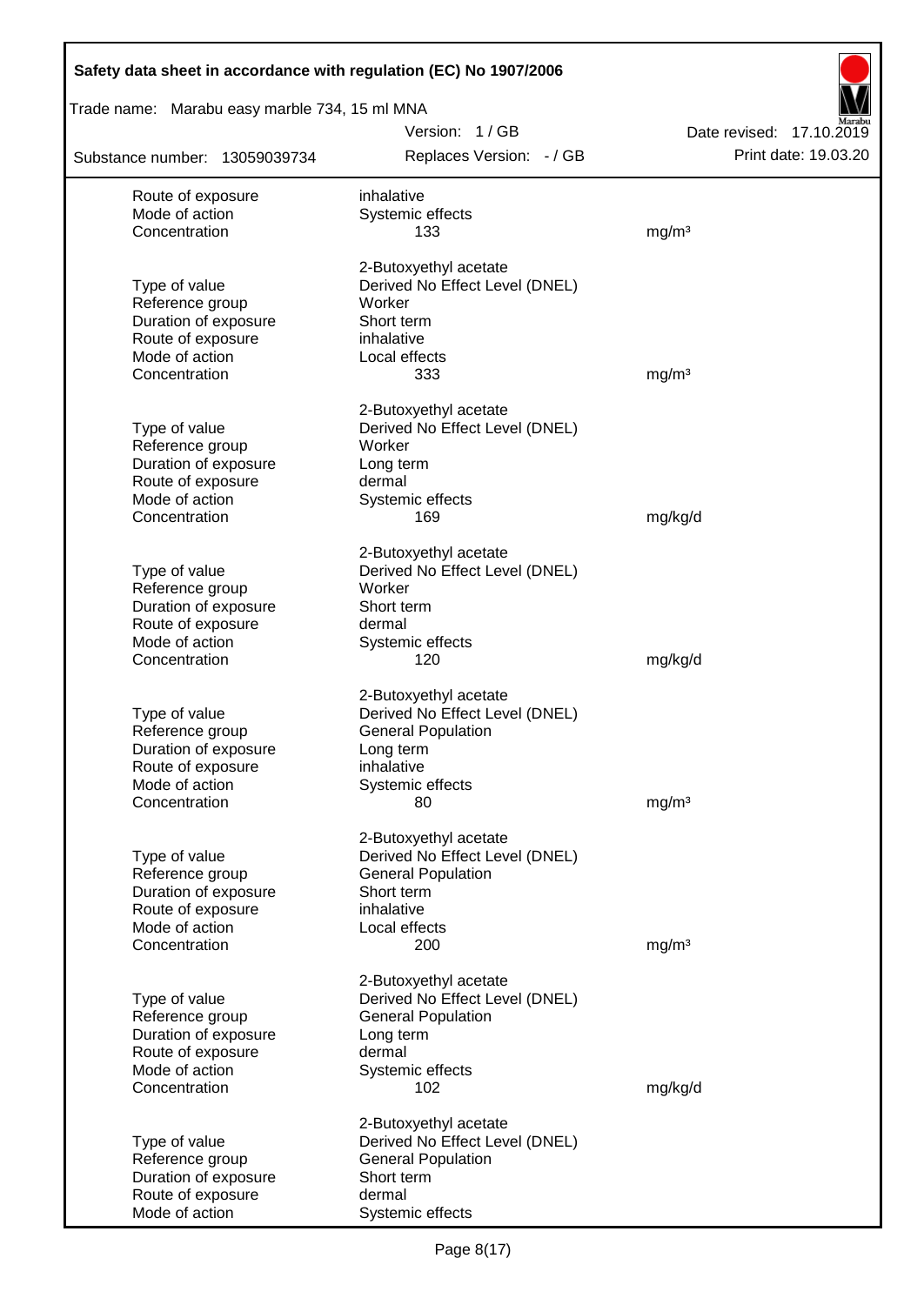| Safety data sheet in accordance with regulation (EC) No 1907/2006                                                |                                                                                                                                      |                          |  |  |  |  |
|------------------------------------------------------------------------------------------------------------------|--------------------------------------------------------------------------------------------------------------------------------------|--------------------------|--|--|--|--|
| Trade name: Marabu easy marble 734, 15 ml MNA                                                                    |                                                                                                                                      |                          |  |  |  |  |
|                                                                                                                  | Version: 1/GB                                                                                                                        | Date revised: 17.10.2019 |  |  |  |  |
| Substance number: 13059039734                                                                                    | Replaces Version: - / GB                                                                                                             | Print date: 19.03.20     |  |  |  |  |
| Concentration                                                                                                    | 72                                                                                                                                   | mg/kg/d                  |  |  |  |  |
| Type of value<br>Reference group<br>Duration of exposure<br>Route of exposure<br>Mode of action<br>Concentration | 2-Butoxyethyl acetate<br>Derived No Effect Level (DNEL)<br><b>General Population</b><br>Long term<br>oral<br>Systemic effects<br>8,6 | mg/kg/d                  |  |  |  |  |
| Type of value<br>Reference group<br>Duration of exposure<br>Route of exposure<br>Mode of action<br>Concentration | 2-Butoxyethyl acetate<br>Derived No Effect Level (DNEL)<br><b>General Population</b><br>Short term<br>oral<br>Systemic effects<br>36 | mg/kg/d                  |  |  |  |  |
| <b>Predicted No Effect Concentration (PNEC)</b>                                                                  |                                                                                                                                      |                          |  |  |  |  |
| 2-Methoxy-1-methylethyl acetate<br>Reference substance<br>Type of value<br><b>Type</b><br>Concentration          | 2-Methoxy-1-methylethyl acetate<br><b>PNEC</b><br>Freshwater<br>0,635                                                                | mg/l                     |  |  |  |  |
| Type of value<br><b>Type</b><br>Concentration                                                                    | <b>PNEC</b><br>Freshwater sediment<br>3,29                                                                                           | mg/kg                    |  |  |  |  |
| Type of value<br>Type<br>Concentration<br>Source                                                                 | <b>PNEC</b><br>Soil<br>0,29<br>Literature value                                                                                      | mg/kg                    |  |  |  |  |
| Type of value<br><b>Type</b><br>Concentration<br>Source                                                          | <b>PNEC</b><br>Sewage treatment plant (STP)<br>100<br>Literature value                                                               | mg/l                     |  |  |  |  |
| Type of value<br><b>Type</b><br>Concentration<br>Source                                                          | <b>PNEC</b><br>Marine sediment<br>0,329<br>Literature value                                                                          | mg/kg                    |  |  |  |  |
| Type of value<br><b>Type</b><br>Concentration                                                                    | <b>PNEC</b><br>Saltwater<br>0,0635                                                                                                   | mg/l                     |  |  |  |  |
| 1-Methoxy-2-propanol<br>Type of value<br><b>Type</b><br>Concentration                                            | <b>PNEC</b><br>Freshwater<br>10                                                                                                      | mg/l                     |  |  |  |  |
| Type of value<br><b>Type</b><br>Concentration                                                                    | <b>PNEC</b><br>Water<br>41,6                                                                                                         | mg/kg                    |  |  |  |  |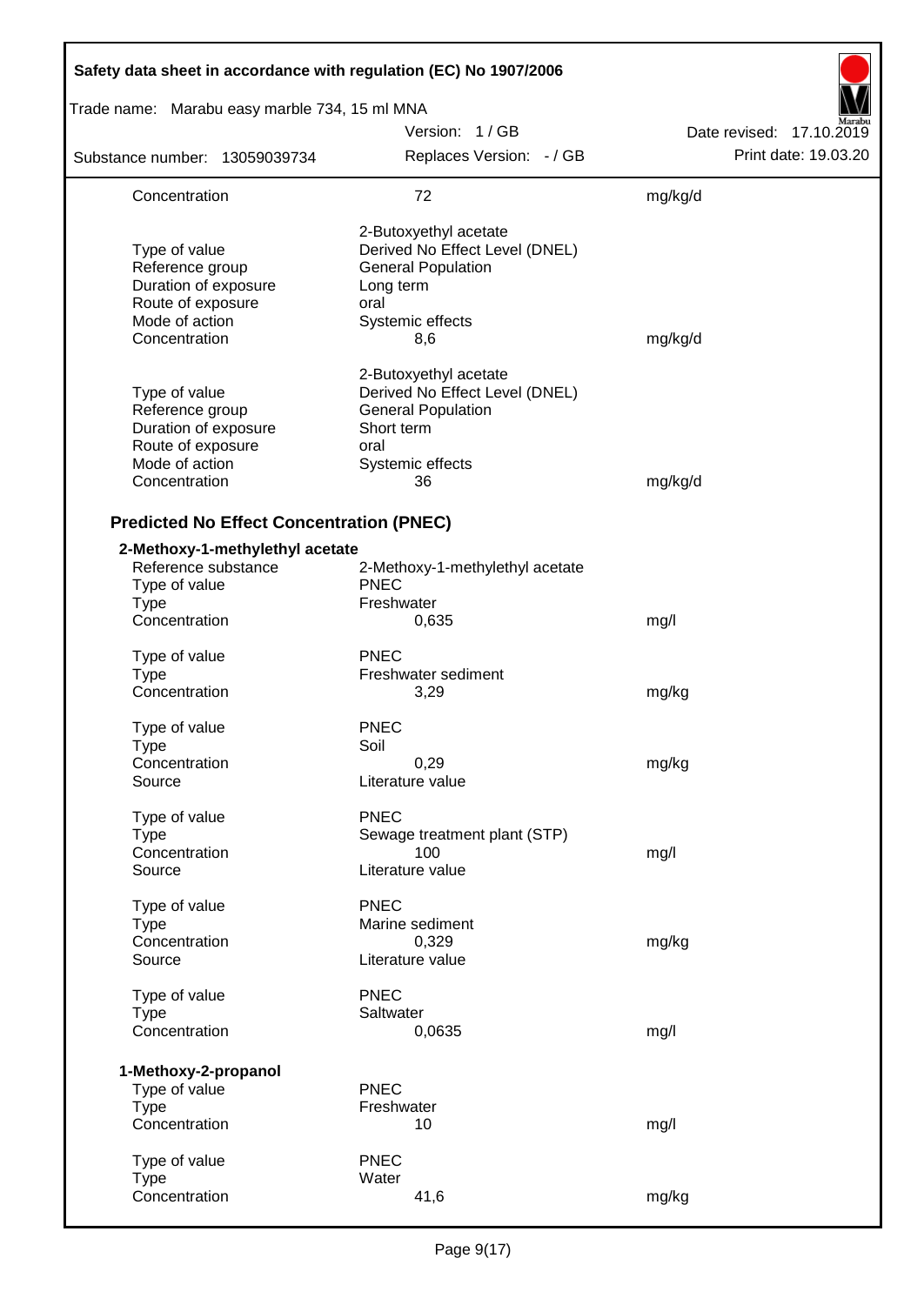| Safety data sheet in accordance with regulation (EC) No 1907/2006                                       |                                                                                      |                                                  |  |  |  |  |  |
|---------------------------------------------------------------------------------------------------------|--------------------------------------------------------------------------------------|--------------------------------------------------|--|--|--|--|--|
| Trade name: Marabu easy marble 734, 15 ml MNA                                                           |                                                                                      |                                                  |  |  |  |  |  |
| Substance number: 13059039734                                                                           | Version: 1/GB<br>Replaces Version: - / GB                                            | Date revised: 17.10.2019<br>Print date: 19.03.20 |  |  |  |  |  |
| Type of value<br><b>Type</b><br>Concentration                                                           | <b>PNEC</b><br>Sediment<br>41,6                                                      | mg/kg                                            |  |  |  |  |  |
| Type of value<br><b>Type</b><br>Concentration                                                           | <b>PNEC</b><br>Marine sediment<br>4,17                                               | mg/kg                                            |  |  |  |  |  |
| Type of value<br><b>Type</b><br>Concentration                                                           | <b>PNEC</b><br>Soil<br>2,47                                                          | mg/kg                                            |  |  |  |  |  |
| Type of value<br><b>Type</b><br>Concentration                                                           | <b>PNEC</b><br>Sewage treatment plant (STP)<br>100                                   | mg/l                                             |  |  |  |  |  |
| 2-Butoxyethyl acetate<br>Reference substance<br>Type of value<br><b>Type</b><br>Concentration<br>Source | 2-Butoxyethyl acetate<br><b>PNEC</b><br>Water<br>0,304<br>Literature value           | mg/l                                             |  |  |  |  |  |
| Type of value<br><b>Type</b><br>Concentration<br>Source                                                 | 2-Butoxyethyl acetate<br><b>PNEC</b><br>Aquatic<br>0,0304<br>Literature value        | g/l                                              |  |  |  |  |  |
| Type of value<br>Type<br>Concentration<br>Source                                                        | 2-Butoxyethyl acetate<br><b>PNEC</b><br>Sediment<br>2,03<br>Literature value         | mg/kg                                            |  |  |  |  |  |
| Type of value<br><b>Type</b><br>Concentration<br>Source                                                 | 2-Butoxyethyl acetate<br><b>PNEC</b><br>Marine sediment<br>0,203<br>Literature value | mg/kg                                            |  |  |  |  |  |
| Type of value<br><b>Type</b><br>Concentration<br>Source                                                 | 2-Butoxyethyl acetate<br><b>PNEC</b><br>Soil<br>0,68<br>Literature value             | mg/kg                                            |  |  |  |  |  |

# **8.2. Exposure controls**

## **Exposure controls**

Provide adequate ventilation. Where reasonably practicable this should be achieved by the use of local exhaust ventilation and good general extraction. If these are not sufficient to maintain concentrations of particulates and solvent vapour below the OEL, suitable respiratory protection must be worn.

#### **Respiratory protection**

If workers are exposed to concentrations above the exposure limit they must use appropriate, certified respirators. Full mask, filter A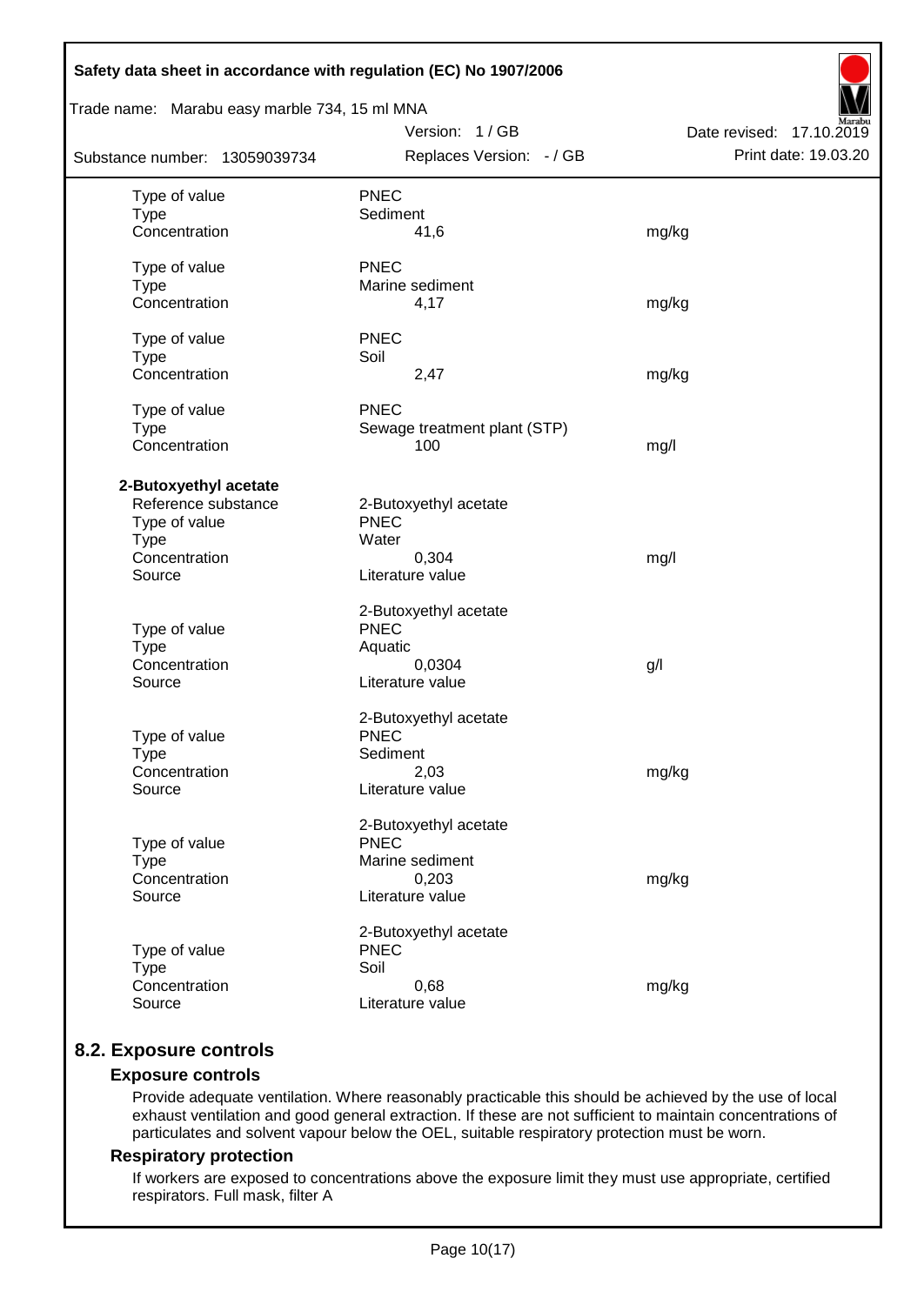| Safety data sheet in accordance with regulation (EC) No 1907/2006                                                         |                                                                               |                                                                                          |                          |                                                                                                                                                                                                                                                                                                                                                                                                                                                                                                                                                                                                                                                                                                                                 |
|---------------------------------------------------------------------------------------------------------------------------|-------------------------------------------------------------------------------|------------------------------------------------------------------------------------------|--------------------------|---------------------------------------------------------------------------------------------------------------------------------------------------------------------------------------------------------------------------------------------------------------------------------------------------------------------------------------------------------------------------------------------------------------------------------------------------------------------------------------------------------------------------------------------------------------------------------------------------------------------------------------------------------------------------------------------------------------------------------|
| Trade name: Marabu easy marble 734, 15 ml MNA                                                                             |                                                                               |                                                                                          |                          |                                                                                                                                                                                                                                                                                                                                                                                                                                                                                                                                                                                                                                                                                                                                 |
|                                                                                                                           |                                                                               | Version: 1/GB                                                                            |                          | Date revised: 17.10.2019                                                                                                                                                                                                                                                                                                                                                                                                                                                                                                                                                                                                                                                                                                        |
| Substance number: 13059039734                                                                                             |                                                                               |                                                                                          | Replaces Version: - / GB | Print date: 19.03.20                                                                                                                                                                                                                                                                                                                                                                                                                                                                                                                                                                                                                                                                                                            |
|                                                                                                                           |                                                                               |                                                                                          |                          |                                                                                                                                                                                                                                                                                                                                                                                                                                                                                                                                                                                                                                                                                                                                 |
| <b>Hand protection</b><br><b>Material thickness</b><br>Breakthrough time<br>replacement must be followed.<br>maintenance. | individual or combination of chemicals.<br>$\geq$<br>$\overline{\phantom{0}}$ | 0,5<br>30<br>The breakthrough time must be greater than the end use time of the product. | mm<br>min                | There is no one glove material or combination of materials that will give unlimited resistance to any<br>For prolonged or repeated handling nitrile rubber gloves with textile undergloves are required.<br>The instructions and information provided by the glove manufacturer on use, storage, maintenance and<br>Gloves should be replaced regularly and if there is any sign of damage to the glove material.<br>Always ensure that gloves are free from defects and that they are stored and used correctly.<br>The performance or effectiveness of the glove may be reduced by physical/ chemical damage and poor<br>Barrier creams may help to protect the exposed areas of the skin, they should however not be applied |
| once exposure has occurred.                                                                                               |                                                                               |                                                                                          |                          |                                                                                                                                                                                                                                                                                                                                                                                                                                                                                                                                                                                                                                                                                                                                 |
| Eye protection                                                                                                            |                                                                               |                                                                                          |                          |                                                                                                                                                                                                                                                                                                                                                                                                                                                                                                                                                                                                                                                                                                                                 |
|                                                                                                                           |                                                                               | Use safety eyewear designed to protect against splash of liquids.                        |                          |                                                                                                                                                                                                                                                                                                                                                                                                                                                                                                                                                                                                                                                                                                                                 |
| <b>Body protection</b>                                                                                                    |                                                                               |                                                                                          |                          |                                                                                                                                                                                                                                                                                                                                                                                                                                                                                                                                                                                                                                                                                                                                 |
|                                                                                                                           |                                                                               | Cotton or cotton/synthetic overalls or coveralls are normally suitable.                  |                          |                                                                                                                                                                                                                                                                                                                                                                                                                                                                                                                                                                                                                                                                                                                                 |
|                                                                                                                           |                                                                               |                                                                                          |                          |                                                                                                                                                                                                                                                                                                                                                                                                                                                                                                                                                                                                                                                                                                                                 |
| <b>SECTION 9: Physical and chemical properties</b>                                                                        |                                                                               |                                                                                          |                          |                                                                                                                                                                                                                                                                                                                                                                                                                                                                                                                                                                                                                                                                                                                                 |
| 9.1. Information on basic physical and chemical properties                                                                |                                                                               |                                                                                          |                          |                                                                                                                                                                                                                                                                                                                                                                                                                                                                                                                                                                                                                                                                                                                                 |
| <b>Form</b>                                                                                                               |                                                                               | Liquid                                                                                   |                          |                                                                                                                                                                                                                                                                                                                                                                                                                                                                                                                                                                                                                                                                                                                                 |
| Colour<br><b>Odour</b>                                                                                                    |                                                                               | coloured<br>solvent-like                                                                 |                          |                                                                                                                                                                                                                                                                                                                                                                                                                                                                                                                                                                                                                                                                                                                                 |
|                                                                                                                           |                                                                               |                                                                                          |                          |                                                                                                                                                                                                                                                                                                                                                                                                                                                                                                                                                                                                                                                                                                                                 |
| <b>Odour threshold</b>                                                                                                    |                                                                               |                                                                                          |                          |                                                                                                                                                                                                                                                                                                                                                                                                                                                                                                                                                                                                                                                                                                                                 |
| Remarks                                                                                                                   |                                                                               | No data available                                                                        |                          |                                                                                                                                                                                                                                                                                                                                                                                                                                                                                                                                                                                                                                                                                                                                 |
| pH value                                                                                                                  |                                                                               |                                                                                          |                          |                                                                                                                                                                                                                                                                                                                                                                                                                                                                                                                                                                                                                                                                                                                                 |
| Remarks                                                                                                                   |                                                                               | Not applicable                                                                           |                          |                                                                                                                                                                                                                                                                                                                                                                                                                                                                                                                                                                                                                                                                                                                                 |
| <b>Melting point</b>                                                                                                      |                                                                               |                                                                                          |                          |                                                                                                                                                                                                                                                                                                                                                                                                                                                                                                                                                                                                                                                                                                                                 |
| Remarks                                                                                                                   |                                                                               | not determined                                                                           |                          |                                                                                                                                                                                                                                                                                                                                                                                                                                                                                                                                                                                                                                                                                                                                 |
| <b>Freezing point</b>                                                                                                     |                                                                               |                                                                                          |                          |                                                                                                                                                                                                                                                                                                                                                                                                                                                                                                                                                                                                                                                                                                                                 |
| Remarks                                                                                                                   |                                                                               | not determined                                                                           |                          |                                                                                                                                                                                                                                                                                                                                                                                                                                                                                                                                                                                                                                                                                                                                 |
| Initial boiling point and boiling range                                                                                   |                                                                               |                                                                                          |                          |                                                                                                                                                                                                                                                                                                                                                                                                                                                                                                                                                                                                                                                                                                                                 |
| Value                                                                                                                     |                                                                               | 120<br>appr.                                                                             |                          | $^{\circ}C$                                                                                                                                                                                                                                                                                                                                                                                                                                                                                                                                                                                                                                                                                                                     |
| Pressure<br>Source                                                                                                        |                                                                               | 1.013<br>Literature value                                                                | hPa                      |                                                                                                                                                                                                                                                                                                                                                                                                                                                                                                                                                                                                                                                                                                                                 |
|                                                                                                                           |                                                                               |                                                                                          |                          |                                                                                                                                                                                                                                                                                                                                                                                                                                                                                                                                                                                                                                                                                                                                 |
| <b>Flash point</b>                                                                                                        |                                                                               |                                                                                          |                          | $\rm ^{\circ}C$                                                                                                                                                                                                                                                                                                                                                                                                                                                                                                                                                                                                                                                                                                                 |
| Value<br>Method                                                                                                           |                                                                               | 30<br>ASTM D 6450 (CCCFP)                                                                |                          |                                                                                                                                                                                                                                                                                                                                                                                                                                                                                                                                                                                                                                                                                                                                 |
| Evaporation rate (ether $= 1$ ) :                                                                                         |                                                                               |                                                                                          |                          |                                                                                                                                                                                                                                                                                                                                                                                                                                                                                                                                                                                                                                                                                                                                 |
| Remarks                                                                                                                   |                                                                               | not determined                                                                           |                          |                                                                                                                                                                                                                                                                                                                                                                                                                                                                                                                                                                                                                                                                                                                                 |
| <b>Flammability (solid, gas)</b>                                                                                          |                                                                               |                                                                                          |                          |                                                                                                                                                                                                                                                                                                                                                                                                                                                                                                                                                                                                                                                                                                                                 |
| Not applicable                                                                                                            |                                                                               |                                                                                          |                          |                                                                                                                                                                                                                                                                                                                                                                                                                                                                                                                                                                                                                                                                                                                                 |
| Upper/lower flammability or explosive limits                                                                              |                                                                               |                                                                                          |                          |                                                                                                                                                                                                                                                                                                                                                                                                                                                                                                                                                                                                                                                                                                                                 |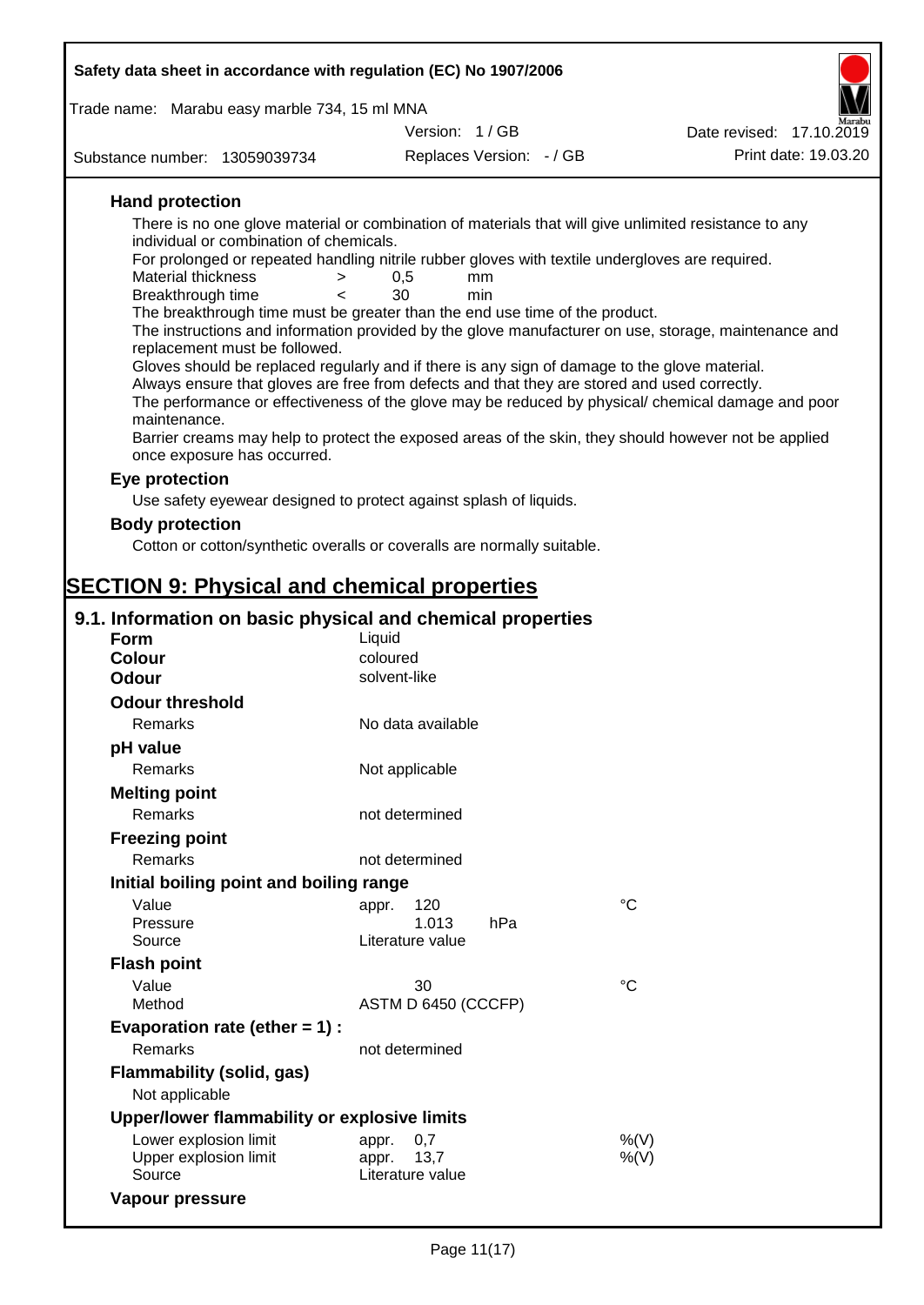| Safety data sheet in accordance with regulation (EC) No 1907/2006<br>Trade name: Marabu easy marble 734, 15 ml MNA |                                      |                       |    |                   |                          |
|--------------------------------------------------------------------------------------------------------------------|--------------------------------------|-----------------------|----|-------------------|--------------------------|
|                                                                                                                    | Version: 1/GB                        |                       |    |                   | Date revised: 17.10.2019 |
| Substance number: 13059039734                                                                                      | Replaces Version: - / GB             |                       |    |                   | Print date: 19.03.20     |
| Value<br>Temperature<br>Method                                                                                     | 8<br>20<br>calculated                | $\rm ^{\circ}C$       |    | hPa               |                          |
| <b>Vapour density</b>                                                                                              |                                      |                       |    |                   |                          |
| Remarks                                                                                                            | not determined                       |                       |    |                   |                          |
| <b>Density</b>                                                                                                     |                                      |                       |    |                   |                          |
| Value<br>Temperature<br>Method                                                                                     | 1,08<br>20<br><b>DIN EN ISO 2811</b> | $^{\circ}C$           |    | g/cm <sup>3</sup> |                          |
| Solubility in water                                                                                                |                                      |                       |    |                   |                          |
| Remarks                                                                                                            | partially miscible                   |                       |    |                   |                          |
| <b>Partition coefficient: n-octanol/water</b>                                                                      |                                      |                       |    |                   |                          |
| <b>Remarks</b>                                                                                                     | Not applicable                       |                       |    |                   |                          |
| Ignition temperature                                                                                               |                                      |                       |    |                   |                          |
| Value<br>Source                                                                                                    | 200<br>appr.<br>Literature value     |                       |    | $\rm ^{\circ}C$   |                          |
| <b>Viscosity</b>                                                                                                   |                                      |                       |    |                   |                          |
| dynamic<br>Value<br>Temperature                                                                                    | 30<br>40                             | to<br>$^{\circ}C$     | 50 | mPa.s             |                          |
| <b>Efflux time</b>                                                                                                 |                                      |                       |    |                   |                          |
| Value<br>Temperature<br>Method                                                                                     | 25<br>20<br>DIN 53211 4 mm           | to<br>$\rm ^{\circ}C$ | 70 | S                 |                          |
| <b>Explosive properties</b>                                                                                        |                                      |                       |    |                   |                          |
| evaluation                                                                                                         | no                                   |                       |    |                   |                          |
| <b>Oxidising properties</b><br>evaluation                                                                          | None known                           |                       |    |                   |                          |
| 9.2. Other information                                                                                             |                                      |                       |    |                   |                          |
| <b>Other information</b>                                                                                           |                                      |                       |    |                   |                          |

The physical specifications are approximate values and refer to the used safety relevant component(s).

# **SECTION 10: Stability and reactivity**

# **10.1. Reactivity**

No hazardous reactions when stored and handled according to prescribed instructions.

# **10.2. Chemical stability**

Stable under recommended storage and handling conditions (see section 7).

# **10.3. Possibility of hazardous reactions**

Keep away from oxidising agents, strongly alkaline and strongly acid materials in order to avoid exothermic reactions.

# **10.4. Conditions to avoid**

When exposed to high temperatures may produce hazardous decomposition products.

# **10.5. Incompatible materials**

No hazardous reactions when stored and handled according to prescribed instructions.

# **10.6. Hazardous decomposition products**

See chapter 5.2 (Firefighting measures - Special hazards arising from the substance or mixture).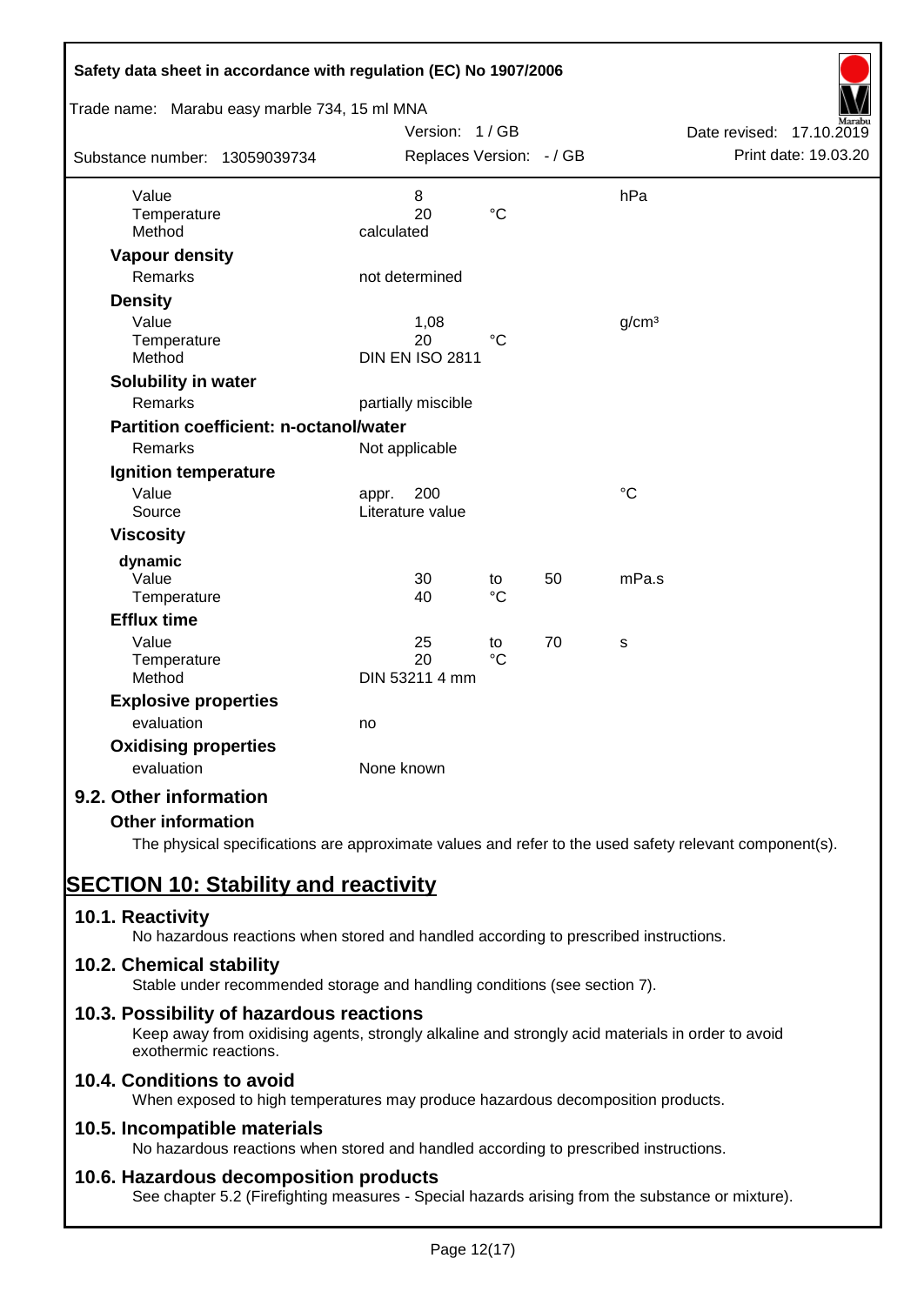| Safety data sheet in accordance with regulation (EC) No 1907/2006 |                                                                   |                                                                   |       |                                                                                                                                                                                                            |  |  |
|-------------------------------------------------------------------|-------------------------------------------------------------------|-------------------------------------------------------------------|-------|------------------------------------------------------------------------------------------------------------------------------------------------------------------------------------------------------------|--|--|
| Trade name: Marabu easy marble 734, 15 ml MNA                     |                                                                   |                                                                   |       |                                                                                                                                                                                                            |  |  |
|                                                                   |                                                                   | Version: 1/GB                                                     |       | Date revised: 17.10.2019                                                                                                                                                                                   |  |  |
| Substance number: 13059039734                                     |                                                                   | Replaces Version: - / GB                                          |       | Print date: 19.03.20                                                                                                                                                                                       |  |  |
|                                                                   |                                                                   |                                                                   |       |                                                                                                                                                                                                            |  |  |
|                                                                   |                                                                   |                                                                   |       |                                                                                                                                                                                                            |  |  |
| <b>SECTION 11: Toxicological information</b>                      |                                                                   |                                                                   |       |                                                                                                                                                                                                            |  |  |
| 11.1. Information on toxicological effects                        |                                                                   |                                                                   |       |                                                                                                                                                                                                            |  |  |
| <b>Acute oral toxicity (Components)</b>                           |                                                                   |                                                                   |       |                                                                                                                                                                                                            |  |  |
| 1-Methoxy-2-propanol                                              |                                                                   |                                                                   |       |                                                                                                                                                                                                            |  |  |
| Species                                                           | rat                                                               |                                                                   |       |                                                                                                                                                                                                            |  |  |
| LD50                                                              |                                                                   | 5200                                                              | mg/kg |                                                                                                                                                                                                            |  |  |
| <b>Acute dermal toxicity (Components)</b>                         |                                                                   |                                                                   |       |                                                                                                                                                                                                            |  |  |
| 1-Methoxy-2-propanol                                              |                                                                   |                                                                   |       |                                                                                                                                                                                                            |  |  |
| Species<br>LD50                                                   | rabbit                                                            | 14000                                                             | mg/kg |                                                                                                                                                                                                            |  |  |
| <b>Acute inhalational toxicity</b>                                |                                                                   |                                                                   |       |                                                                                                                                                                                                            |  |  |
| Remarks                                                           |                                                                   | Based on available data, the classification criteria are not met. |       |                                                                                                                                                                                                            |  |  |
| <b>Skin corrosion/irritation</b>                                  |                                                                   |                                                                   |       |                                                                                                                                                                                                            |  |  |
| Remarks                                                           | Based on available data, the classification criteria are not met. |                                                                   |       |                                                                                                                                                                                                            |  |  |
| Serious eye damage/irritation                                     |                                                                   |                                                                   |       |                                                                                                                                                                                                            |  |  |
| Remarks                                                           |                                                                   | Based on available data, the classification criteria are not met. |       |                                                                                                                                                                                                            |  |  |
| <b>Sensitization</b>                                              |                                                                   |                                                                   |       |                                                                                                                                                                                                            |  |  |
| Remarks                                                           |                                                                   | Based on available data, the classification criteria are not met. |       |                                                                                                                                                                                                            |  |  |
| <b>Mutagenicity</b>                                               |                                                                   |                                                                   |       |                                                                                                                                                                                                            |  |  |
| Remarks                                                           |                                                                   | Based on available data, the classification criteria are not met. |       |                                                                                                                                                                                                            |  |  |
| <b>Reproductive toxicity</b>                                      |                                                                   |                                                                   |       |                                                                                                                                                                                                            |  |  |
| Remarks                                                           |                                                                   | Based on available data, the classification criteria are not met. |       |                                                                                                                                                                                                            |  |  |
| Carcinogenicity                                                   |                                                                   |                                                                   |       |                                                                                                                                                                                                            |  |  |
| Remarks                                                           |                                                                   | Based on available data, the classification criteria are not met. |       |                                                                                                                                                                                                            |  |  |
| <b>Specific Target Organ Toxicity (STOT)</b>                      |                                                                   |                                                                   |       |                                                                                                                                                                                                            |  |  |
| <b>Single exposure</b>                                            |                                                                   |                                                                   |       |                                                                                                                                                                                                            |  |  |
| Remarks                                                           |                                                                   | The classification criteria are met.                              |       |                                                                                                                                                                                                            |  |  |
| evaluation                                                        |                                                                   | May cause drowsiness or dizziness.                                |       |                                                                                                                                                                                                            |  |  |
| <b>Repeated exposure</b><br>Remarks                               |                                                                   | Based on available data, the classification criteria are not met. |       |                                                                                                                                                                                                            |  |  |
| <b>Aspiration hazard</b>                                          |                                                                   |                                                                   |       |                                                                                                                                                                                                            |  |  |
| Based on available data, the classification criteria are not met. |                                                                   |                                                                   |       |                                                                                                                                                                                                            |  |  |
| <b>Experience in practice</b>                                     |                                                                   |                                                                   |       |                                                                                                                                                                                                            |  |  |
|                                                                   |                                                                   |                                                                   |       | Exposure to component solvents vapours concentration in excess of the stated occupational exposure<br>limit may result in adverse health effects such as mucous membrane and respiratory system irritation |  |  |

and adverse effects on kidney, liver and central nervous system. Symptoms and signs include headache, dizziness, fatigue, muscular weakness, drowsiness and in extreme cases, loss of consciousness. Solvents may cause some of the above effects by absorption through the skin. Repeated or prolonged contact with the mixture may cause removal of natural fat from the skin resulting in non-allergic contact dermatitis and absorption through the skin. The liquid splashed in the eyes may cause irritation and reversible damage. Ingestion may cause nausea, diarrhoea and vomiting. This takes into account, where known, delayed and immediate effects and also chronic effects of components from short-term and long-term exposure by oral, inhalation and dermal routes of exposure and eye contact.

#### **Other information**

There are no data available on the mixture itself.

The mixture has been assessed following the additivity method of the CLP Regulation (EC) No 1272/2008 and classified for toxicological hazards accordingly.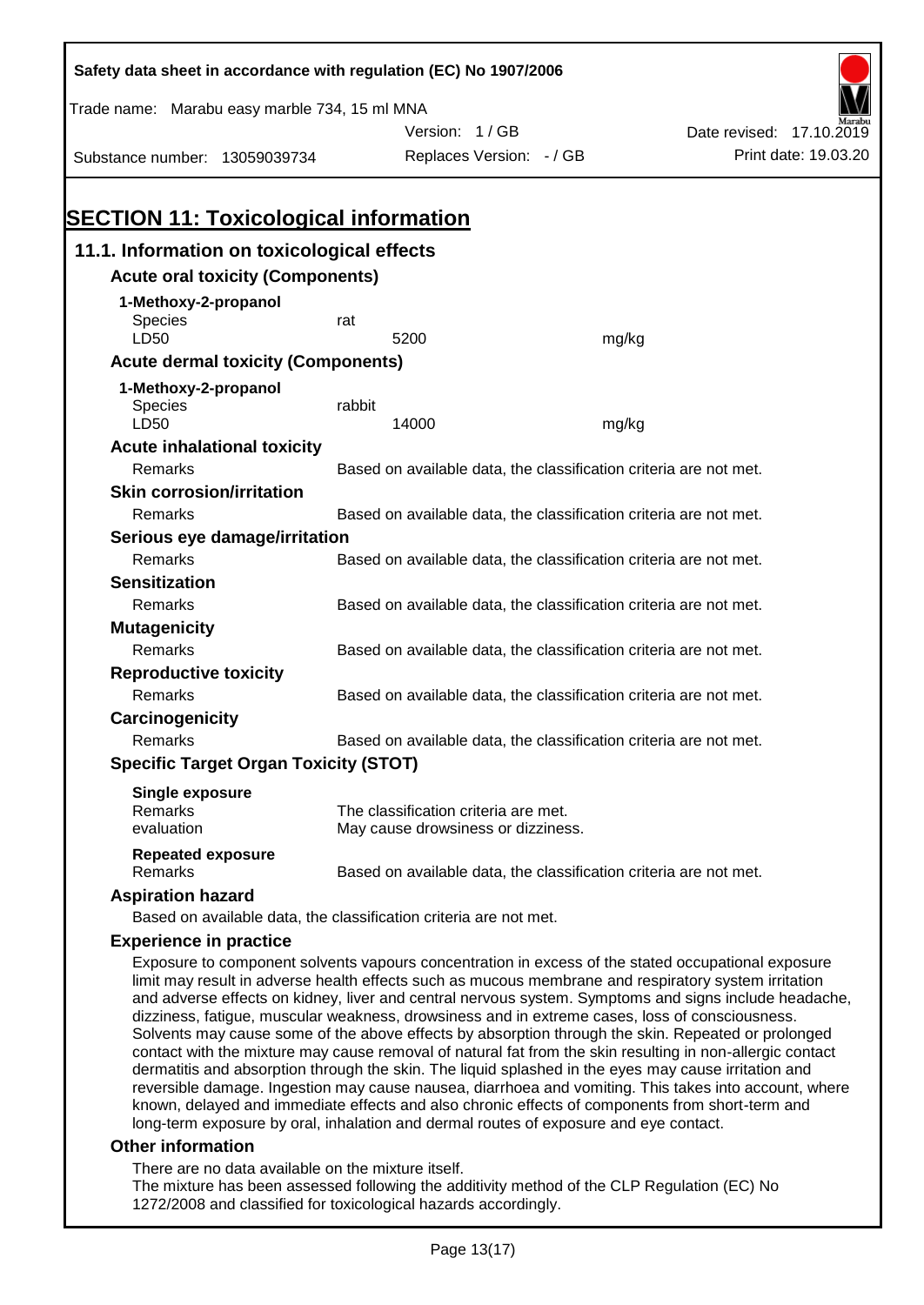| Safety data sheet in accordance with regulation (EC) No 1907/2006                                                                                                |        |                              |                          |                                                    |                                                                                                  |
|------------------------------------------------------------------------------------------------------------------------------------------------------------------|--------|------------------------------|--------------------------|----------------------------------------------------|--------------------------------------------------------------------------------------------------|
| Trade name: Marabu easy marble 734, 15 ml MNA                                                                                                                    |        |                              |                          |                                                    |                                                                                                  |
|                                                                                                                                                                  |        |                              | Version: 1/GB            |                                                    | Date revised: 17.10.2019                                                                         |
| Substance number: 13059039734                                                                                                                                    |        |                              | Replaces Version: - / GB |                                                    | Print date: 19.03.20                                                                             |
| <b>SECTION 12: Ecological information</b>                                                                                                                        |        |                              |                          |                                                    |                                                                                                  |
| 12.1. Toxicity                                                                                                                                                   |        |                              |                          |                                                    |                                                                                                  |
| <b>General information</b>                                                                                                                                       |        |                              |                          |                                                    |                                                                                                  |
| There are no data available on the mixture itself. Do not allow to enter drains or water courses. The<br>and is not classified as dangerous for the environment. |        |                              |                          |                                                    | mixture has been assessed following the summation method of the CLP Regulation (EC) No 1272/2008 |
| <b>Fish toxicity (Components)</b>                                                                                                                                |        |                              |                          |                                                    |                                                                                                  |
| 1-Methoxy-2-propanol                                                                                                                                             |        |                              |                          |                                                    |                                                                                                  |
| <b>Species</b>                                                                                                                                                   |        | golden orfe (Leuciscus idus) |                          |                                                    |                                                                                                  |
| LC <sub>0</sub><br>Duration of exposure                                                                                                                          | $\geq$ | 4600<br>96                   | h                        | mg/l                                               |                                                                                                  |
| <b>Daphnia toxicity (Components)</b>                                                                                                                             |        |                              |                          |                                                    |                                                                                                  |
| 1-Methoxy-2-propanol                                                                                                                                             |        |                              |                          |                                                    |                                                                                                  |
| <b>Species</b>                                                                                                                                                   |        | Daphnia magna                |                          |                                                    |                                                                                                  |
| <b>EC50</b>                                                                                                                                                      |        | 23300                        |                          | mg/l                                               |                                                                                                  |
| Duration of exposure                                                                                                                                             |        | 48                           | h                        |                                                    |                                                                                                  |
| <b>Algae toxicity (Components)</b>                                                                                                                               |        |                              |                          |                                                    |                                                                                                  |
| 1-Methoxy-2-propanol<br><b>Species</b>                                                                                                                           |        | Desmodesmus                  |                          |                                                    |                                                                                                  |
| <b>EC50</b>                                                                                                                                                      | $\geq$ | 1000                         |                          | mg/l                                               |                                                                                                  |
| Duration of exposure                                                                                                                                             |        | 168                          | h                        |                                                    |                                                                                                  |
| <b>Bacteria toxicity (Components)</b>                                                                                                                            |        |                              |                          |                                                    |                                                                                                  |
| 1-Methoxy-2-propanol                                                                                                                                             |        |                              |                          |                                                    |                                                                                                  |
| Species<br><b>EC50</b>                                                                                                                                           | $\geq$ | activated sludge<br>1000     |                          | mg/l                                               |                                                                                                  |
| 12.2. Persistence and degradability                                                                                                                              |        |                              |                          |                                                    |                                                                                                  |
| <b>General information</b>                                                                                                                                       |        |                              |                          |                                                    |                                                                                                  |
| No data available                                                                                                                                                |        |                              |                          |                                                    |                                                                                                  |
| <b>Biodegradability (Components)</b>                                                                                                                             |        |                              |                          |                                                    |                                                                                                  |
| 1-Methoxy-2-propanol                                                                                                                                             |        |                              |                          |                                                    |                                                                                                  |
| Value                                                                                                                                                            |        | 90                           |                          | $\%$                                               |                                                                                                  |
| Duration of test<br>evaluation                                                                                                                                   |        | 28                           | d                        | Readily biodegradable (according to OECD criteria) |                                                                                                  |
| Method                                                                                                                                                           |        | <b>OECD 301 F</b>            |                          |                                                    |                                                                                                  |
| 12.3. Bioaccumulative potential                                                                                                                                  |        |                              |                          |                                                    |                                                                                                  |
| <b>General information</b>                                                                                                                                       |        |                              |                          |                                                    |                                                                                                  |
| There are no data available on the mixture itself.                                                                                                               |        |                              |                          |                                                    |                                                                                                  |
| <b>Partition coefficient: n-octanol/water</b>                                                                                                                    |        |                              |                          |                                                    |                                                                                                  |
| Remarks                                                                                                                                                          |        | Not applicable               |                          |                                                    |                                                                                                  |
| 12.4. Mobility in soil                                                                                                                                           |        |                              |                          |                                                    |                                                                                                  |
| <b>General information</b>                                                                                                                                       |        |                              |                          |                                                    |                                                                                                  |
| There are no data available on the mixture itself.                                                                                                               |        |                              |                          |                                                    |                                                                                                  |
| 12.5. Results of PBT and vPvB assessment                                                                                                                         |        |                              |                          |                                                    |                                                                                                  |
| <b>General information</b>                                                                                                                                       |        |                              |                          |                                                    |                                                                                                  |
| There are no data available on the mixture itself.                                                                                                               |        |                              |                          |                                                    |                                                                                                  |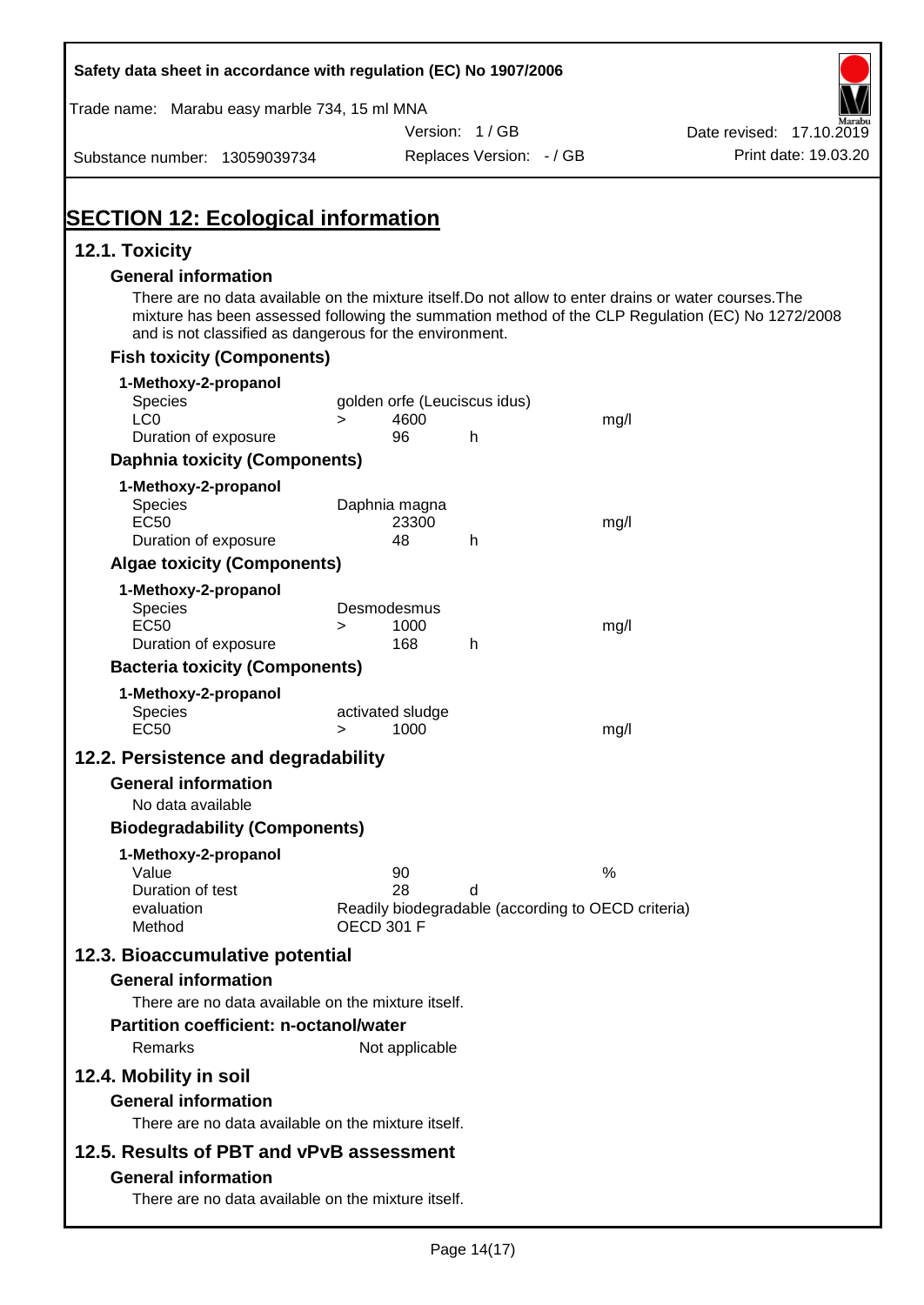#### **Safety data sheet in accordance with regulation (EC) No 1907/2006**

Trade name: Marabu easy marble 734, 15 ml MNA

Version: 1 / GB

Substance number: 13059039734

Replaces Version: - / GB Print date: 19.03.20 Date revised: 17.10.2019

### **12.6. Other adverse effects**

#### **General information**

There are no data available on the mixture itself.

# **SECTION 13: Disposal considerations**

#### **13.1. Waste treatment methods**

#### **Disposal recommendations for the product**

Do not allow to enter drains or water courses.

Wastes and emptied containers should be classified in accordance with relevant national regulation. The European Waste Catalogue classification of this product, when disposed of as waste is

EWC waste code 08 01 11<sup>\*</sup> waste paint and varnish containing organic solvents or other dangerous substances

If this product is mixed with other wastes, the original waste product code may no longer apply and the appropriate code should be assigned.

For further information contact your local waste authority.

#### **Disposal recommendations for packaging**

Using information provided in this safety data sheet, advice should be obtained from the relevant waste authority on the classification of empty containers.

Empty containers must be scrapped or reconditioned.

Not emptied containers are hazardous waste (waste code number 150110).

# **SECTION 14: Transport information**

**Information for all modes of transport**

|                                     | <b>Land transport ADR/RID</b> | <b>Marine transport</b><br><b>IMDG/GGVSee</b> | Air transport<br><b>ICAO/IATA</b> |
|-------------------------------------|-------------------------------|-----------------------------------------------|-----------------------------------|
| Tunnel restriction code             | D/E                           |                                               |                                   |
| 14.1. UN number                     | 1263                          | 1263                                          | 1263                              |
| 14.2. UN proper shipping name       | <b>PAINT</b>                  | <b>PAINT</b>                                  | <b>PAINT</b>                      |
| 14.3. Transport hazard<br>class(es) | 3                             | $\mathbf{3}$                                  | 3                                 |
| Label                               |                               |                                               |                                   |
| 14.4. Packing group                 | Ш                             | Ш                                             | Ш                                 |
| Special provision                   | 640E                          |                                               |                                   |
| <b>Limited Quantity</b>             | 5 <sub>1</sub>                |                                               |                                   |
| Transport category                  | 3                             |                                               |                                   |
| 14.5. Environmental hazards         |                               | no                                            |                                   |
|                                     |                               |                                               |                                   |

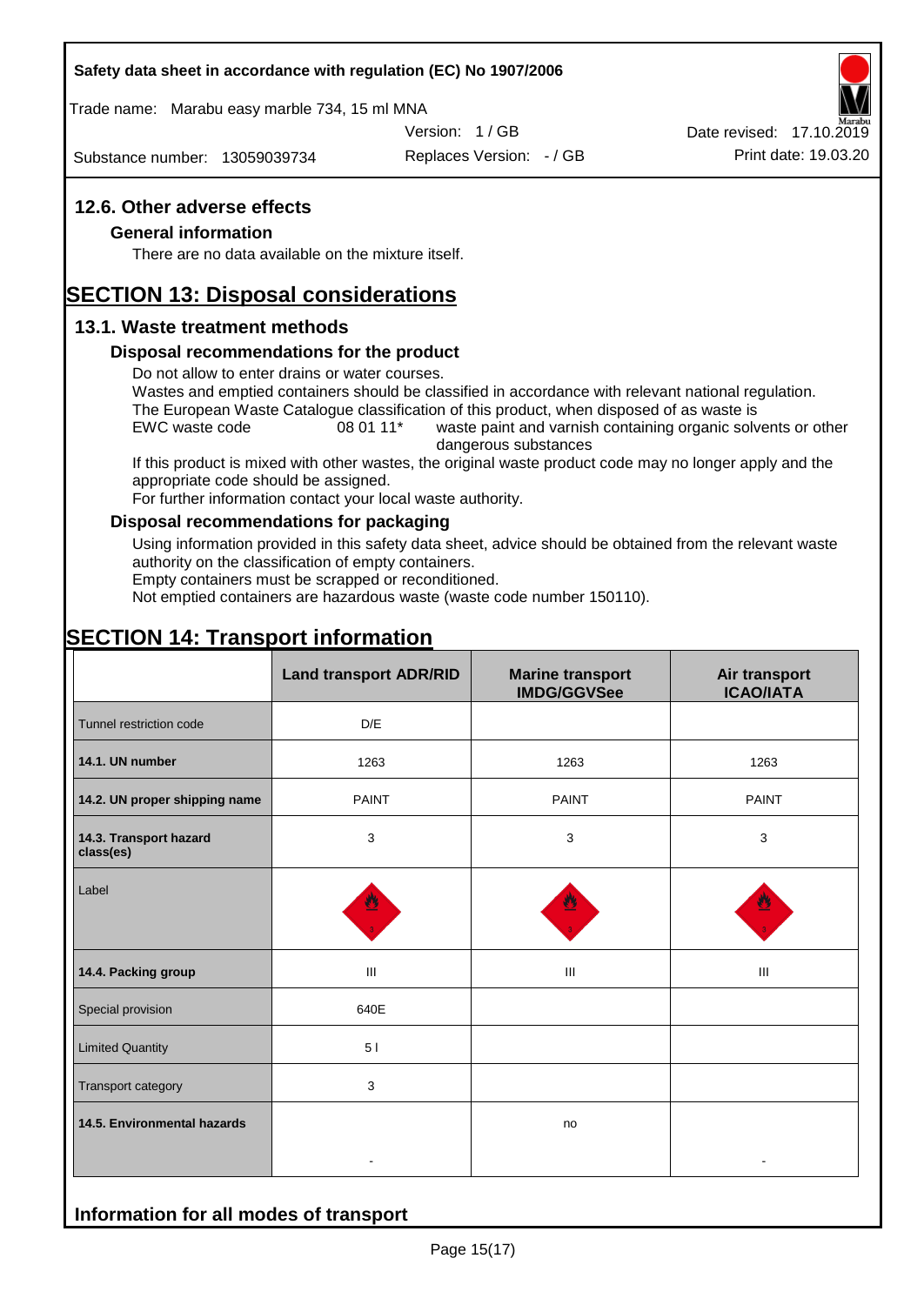| Safety data sheet in accordance with regulation (EC) No 1907/2006                                                                                                                                                                                                                                                                                                  |                                                                                |                               |                                                              |    |                          |                      |
|--------------------------------------------------------------------------------------------------------------------------------------------------------------------------------------------------------------------------------------------------------------------------------------------------------------------------------------------------------------------|--------------------------------------------------------------------------------|-------------------------------|--------------------------------------------------------------|----|--------------------------|----------------------|
| Trade name: Marabu easy marble 734, 15 ml MNA                                                                                                                                                                                                                                                                                                                      |                                                                                |                               |                                                              |    |                          |                      |
|                                                                                                                                                                                                                                                                                                                                                                    |                                                                                | Version: 1/GB                 |                                                              |    | Date revised: 17.10.2019 |                      |
| Substance number: 13059039734                                                                                                                                                                                                                                                                                                                                      |                                                                                | Replaces Version: - / GB      |                                                              |    |                          | Print date: 19.03.20 |
| 14.6. Special precautions for user<br>Transport within the user's premises:<br>Always transport in closed containers that are upright and secure.<br>Ensure that persons transporting the product know what to do in the event of an accident or spillage.<br><b>Other information</b><br>14.7. Transport in bulk according to Annex II of Marpol and the IBC Code |                                                                                |                               |                                                              |    |                          |                      |
| no                                                                                                                                                                                                                                                                                                                                                                 |                                                                                |                               |                                                              |    |                          |                      |
| <b>SECTION 15: Regulatory information</b>                                                                                                                                                                                                                                                                                                                          |                                                                                |                               |                                                              |    |                          |                      |
| 15.1. Safety, health and environmental regulations/legislation specific for the substance<br>or mixture                                                                                                                                                                                                                                                            |                                                                                |                               |                                                              |    |                          |                      |
| Major-accident categories acc. 96/82/EC                                                                                                                                                                                                                                                                                                                            |                                                                                |                               |                                                              |    |                          |                      |
| Category<br>6                                                                                                                                                                                                                                                                                                                                                      | Flammable                                                                      |                               | 5.000.000                                                    | kg | 50.000.000               | kg                   |
| <b>VOC</b>                                                                                                                                                                                                                                                                                                                                                         |                                                                                |                               |                                                              |    |                          |                      |
| VOC (EU)<br>VOC (EU)                                                                                                                                                                                                                                                                                                                                               | 69,78                                                                          | %<br>753,7                    | g/l                                                          |    |                          |                      |
| <b>Other information</b>                                                                                                                                                                                                                                                                                                                                           |                                                                                |                               |                                                              |    |                          |                      |
| The product does not contain substances of very high concern (SVHC).                                                                                                                                                                                                                                                                                               |                                                                                |                               |                                                              |    |                          |                      |
| <b>Other information</b>                                                                                                                                                                                                                                                                                                                                           |                                                                                |                               |                                                              |    |                          |                      |
| All components are contained in the AICS inventory.<br>All components are contained in the DSL inventory.<br>All components are contained in the ENCS inventory.<br>15.2. Chemical safety assessment                                                                                                                                                               |                                                                                |                               |                                                              |    |                          |                      |
| For this preparation a chemical safety assessment has not been carried out.                                                                                                                                                                                                                                                                                        |                                                                                |                               |                                                              |    |                          |                      |
| <b>SECTION 16: Other information</b>                                                                                                                                                                                                                                                                                                                               |                                                                                |                               |                                                              |    |                          |                      |
| <b>Hazard statements listed in Chapter 3</b>                                                                                                                                                                                                                                                                                                                       |                                                                                |                               |                                                              |    |                          |                      |
| <b>EUH066</b>                                                                                                                                                                                                                                                                                                                                                      |                                                                                |                               | Repeated exposure may cause skin dryness or cracking.        |    |                          |                      |
| H226                                                                                                                                                                                                                                                                                                                                                               | Flammable liquid and vapour.                                                   |                               |                                                              |    |                          |                      |
| H302                                                                                                                                                                                                                                                                                                                                                               | Harmful if swallowed.                                                          |                               |                                                              |    |                          |                      |
| H304<br>H312                                                                                                                                                                                                                                                                                                                                                       | May be fatal if swallowed and enters airways.<br>Harmful in contact with skin. |                               |                                                              |    |                          |                      |
| H315                                                                                                                                                                                                                                                                                                                                                               | Causes skin irritation.                                                        |                               |                                                              |    |                          |                      |
| H318                                                                                                                                                                                                                                                                                                                                                               | Causes serious eye damage.                                                     |                               |                                                              |    |                          |                      |
| H332                                                                                                                                                                                                                                                                                                                                                               | Harmful if inhaled.                                                            |                               |                                                              |    |                          |                      |
| H335                                                                                                                                                                                                                                                                                                                                                               | May cause respiratory irritation.                                              |                               |                                                              |    |                          |                      |
| H336                                                                                                                                                                                                                                                                                                                                                               | May cause drowsiness or dizziness.                                             |                               |                                                              |    |                          |                      |
| H360D                                                                                                                                                                                                                                                                                                                                                              | May damage the unborn child.                                                   |                               |                                                              |    |                          |                      |
| <b>CLP categories listed in Chapter 3</b>                                                                                                                                                                                                                                                                                                                          |                                                                                |                               |                                                              |    |                          |                      |
| Acute Tox. 4                                                                                                                                                                                                                                                                                                                                                       | Acute toxicity, Category 4                                                     |                               |                                                              |    |                          |                      |
| Asp. Tox. 1                                                                                                                                                                                                                                                                                                                                                        |                                                                                | Aspiration hazard, Category 1 |                                                              |    |                          |                      |
| Eye Dam. 1                                                                                                                                                                                                                                                                                                                                                         | Serious eye damage, Category 1                                                 |                               |                                                              |    |                          |                      |
| Flam. Liq. 3                                                                                                                                                                                                                                                                                                                                                       | Flammable liquid, Category 3                                                   |                               |                                                              |    |                          |                      |
| Repr. 1B                                                                                                                                                                                                                                                                                                                                                           | Reproductive toxicity, Category 1B                                             |                               |                                                              |    |                          |                      |
| Skin Irrit. 2                                                                                                                                                                                                                                                                                                                                                      | Skin irritation, Category 2                                                    |                               |                                                              |    |                          |                      |
| STOT SE 3                                                                                                                                                                                                                                                                                                                                                          |                                                                                |                               | Specific target organ toxicity - single exposure, Category 3 |    |                          |                      |
| <b>Supplemental information</b>                                                                                                                                                                                                                                                                                                                                    |                                                                                |                               |                                                              |    |                          |                      |
| Relevant changes compared with the previous version of the safety data sheet are marked with: ***                                                                                                                                                                                                                                                                  |                                                                                |                               |                                                              |    |                          |                      |
| This information is based on our present state of knowledge. However, it should not constitute a                                                                                                                                                                                                                                                                   |                                                                                |                               |                                                              |    |                          |                      |
| guarantee for any specific product properties and shall not establish a legally valid relationship.                                                                                                                                                                                                                                                                |                                                                                |                               |                                                              |    |                          |                      |
| The information in this Safety Data Sheet is based on the present state of knowledge and current                                                                                                                                                                                                                                                                   |                                                                                |                               |                                                              |    |                          |                      |